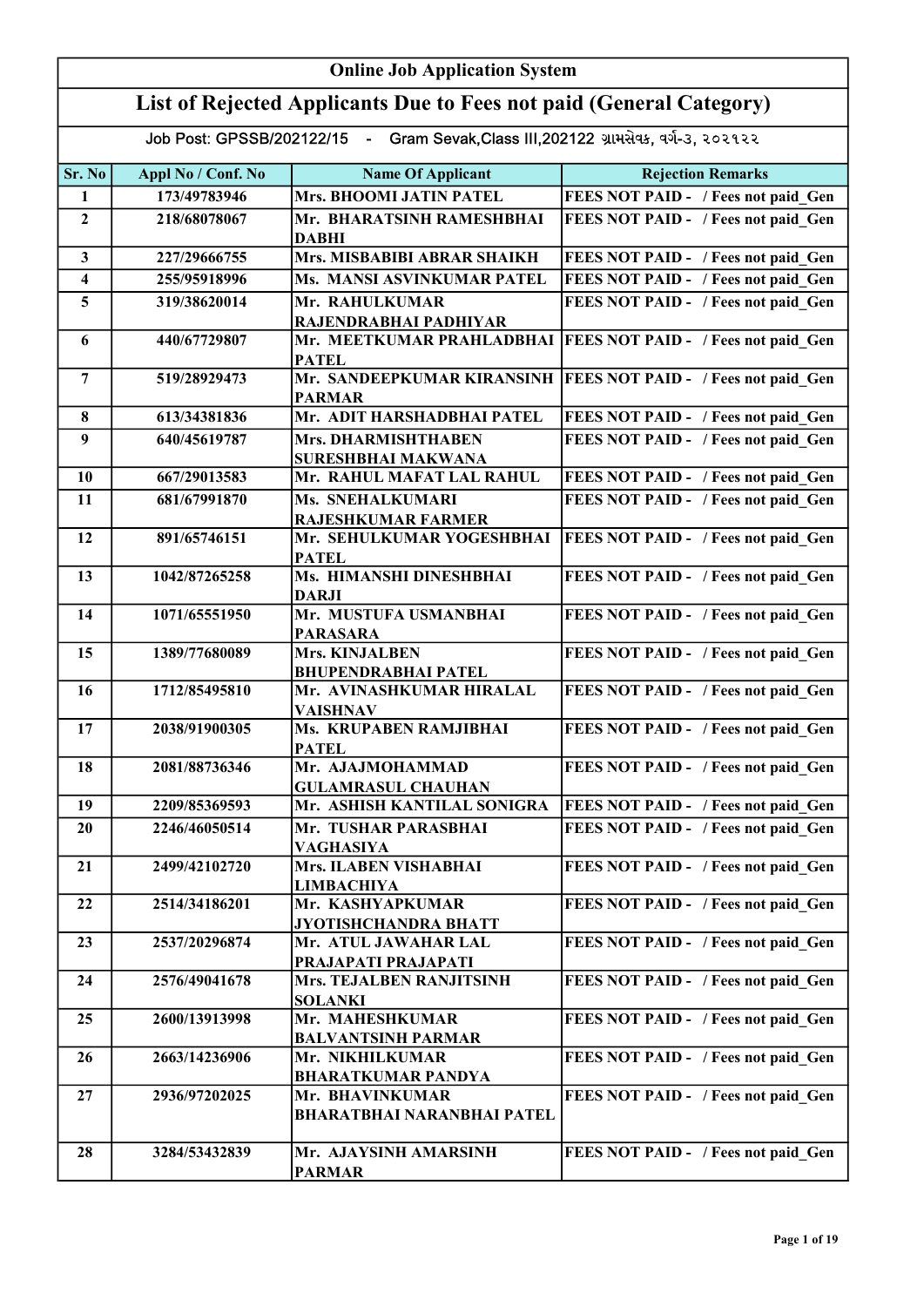|    | <b>Online Job Application System</b> |                                                                                     |                                                                 |  |
|----|--------------------------------------|-------------------------------------------------------------------------------------|-----------------------------------------------------------------|--|
|    |                                      | List of Rejected Applicants Due to Fees not paid (General Category)                 |                                                                 |  |
|    |                                      | Job Post: GPSSB/202122/15 - Gram Sevak, Class III, 202122 ગ્રામસેવક, વર્ગ-૩, ૨૦૨૧૨૨ |                                                                 |  |
| 29 | 3514/83018955                        | Ms. HEENABEN HASMUKHBHAI<br><b>PATEL</b>                                            | FEES NOT PAID - / Fees not paid Gen                             |  |
| 30 | 3544/84671352                        | Mr. JAYDEEP HARSHADBHAI<br><b>VAISHNAV</b>                                          | FEES NOT PAID - / Fees not paid_Gen                             |  |
| 31 | 3602/50043118                        | Mr. AXAYBHAI JAYANTIBHAI<br><b>PATEL</b>                                            | FEES NOT PAID - / Fees not paid Gen                             |  |
| 32 | 3661/45871506                        | Mr. SMIT NAVANITKUMAR<br><b>PATEL</b>                                               | FEES NOT PAID - / Fees not paid Gen                             |  |
| 33 | 3691/63404333                        | Mrs. NILAMBEN ISHWARBHAI<br><b>PATEL</b>                                            | FEES NOT PAID - / Fees not paid Gen                             |  |
| 34 | 3937/84227104                        | Mr. PARTHKUMAR RAMANBHAI<br><b>PATEL</b>                                            | FEES NOT PAID - / Fees not paid_Gen                             |  |
| 35 | 4052/40251469                        | Mr. ANKITBHAI DINESHBHAI<br><b>VANJARA</b>                                          | FEES NOT PAID - / Fees not paid_Gen                             |  |
| 36 | 4123/82329007                        | Mr. JAYDEEPSINH CHANDUBHA<br><b>JADEJA</b>                                          | FEES NOT PAID - / Fees not paid Gen                             |  |
| 37 | 4203/25405781                        | Mr. GAURAVKUMAR<br><b>BHUPENDRABHAI KACHHADIAYA</b>                                 | FEES NOT PAID - / Fees not paid Gen                             |  |
| 38 | 4291/98232274                        | Mr. SAGARKUMAR VINODBHAI<br><b>PRAJAPATI</b>                                        | FEES NOT PAID - / Fees not paid Gen                             |  |
| 39 | 4469/26616293                        | Mr. LAKISHKUMAR<br><b>GANJENDRASINH CHAVDA</b>                                      | FEES NOT PAID - / Fees not paid Gen                             |  |
| 40 | 4674/84616496                        | Mr. TARANG KANTIBHAI JADAV                                                          | FEES NOT PAID - / Fees not paid Gen                             |  |
| 41 | 4681/92915550                        | Ms. RIDDHI HARESHBHAI<br><b>TRAMBADIYA</b>                                          | FEES NOT PAID - / Fees not paid Gen                             |  |
| 42 | 4820/43329902                        | <b>Mrs. DAXABEN NARANBHAI</b><br><b>MAKVANA</b>                                     | FEES NOT PAID - / Fees not paid Gen                             |  |
| 43 | 4887/37169458                        | Ms. JAYSHREE VIJAYSINH<br><b>CHAUHAN</b>                                            | FEES NOT PAID - / Fees not paid Gen                             |  |
| 44 | 4926/14178578                        | Mrs. SHITALBEN BHARATBHAI<br><b>CHAUDHARY</b>                                       | FEES NOT PAID - / Fees not paid Gen                             |  |
| 45 | 4928/53495590                        | Mr. SUDHIRKUMAR HIRABHAI<br><b>TALAR</b>                                            | FEES NOT PAID - / Fees not paid Gen                             |  |
| 46 | 4954/55977902                        | <b>Mrs. ARTIBEN NAVALSINH</b><br><b>RATHOD</b>                                      | FEES NOT PAID - / Fees not paid Gen                             |  |
| 47 | 5272/32093248                        | Mr. KETANKUMAR<br><b>HARGOVINDBHAI</b><br>KHAMBHADIYA                               | FEES NOT PAID - / Fees not paid Gen                             |  |
| 48 | 5287/96009240                        | Mr. KETANKUMAR<br><b>HARGOVINDBHAI</b><br><b>KHAMBHADIYA</b>                        | FEES NOT PAID - / Fees not paid Gen                             |  |
| 49 | 5362/83274726                        | <b>Mrs. KRISHNABEN</b><br>HARISCHANDRA RAVAL                                        | FEES NOT PAID - / Fees not paid Gen                             |  |
| 50 | 5394/80052568                        | Mr. DIPAKBHAI<br>PURUSHOTTAMBHAI MISTRI                                             | FEES NOT PAID - / Fees not paid Gen                             |  |
| 51 | 5577/15591962                        | Mr. JAYESH JAGDISHBHAI<br><b>CHAVADA</b>                                            | FEES NOT PAID - / Fees not paid Gen                             |  |
| 52 | 5606/99060643                        | Mr. JIGNESHBHAI BABUBHAI<br><b>RAIYANI</b>                                          | FEES NOT PAID - / Fees not paid Gen                             |  |
| 53 | 5681/40486721                        |                                                                                     | Mr. KIRAN BHAVANBHAI HADIYA FEES NOT PAID - / Fees not paid Gen |  |
| 54 | 5684/39141914                        | Mr. ANANDKUMAR VICTORBHAI<br><b>MACWAN</b>                                          | <b>FEES NOT PAID - / Fees not paid Gen</b>                      |  |
| 55 | 5768/36889569                        | Mr. VISHALSINH VIJAYSINH<br><b>CHUDASMA</b>                                         | FEES NOT PAID - / Fees not paid Gen                             |  |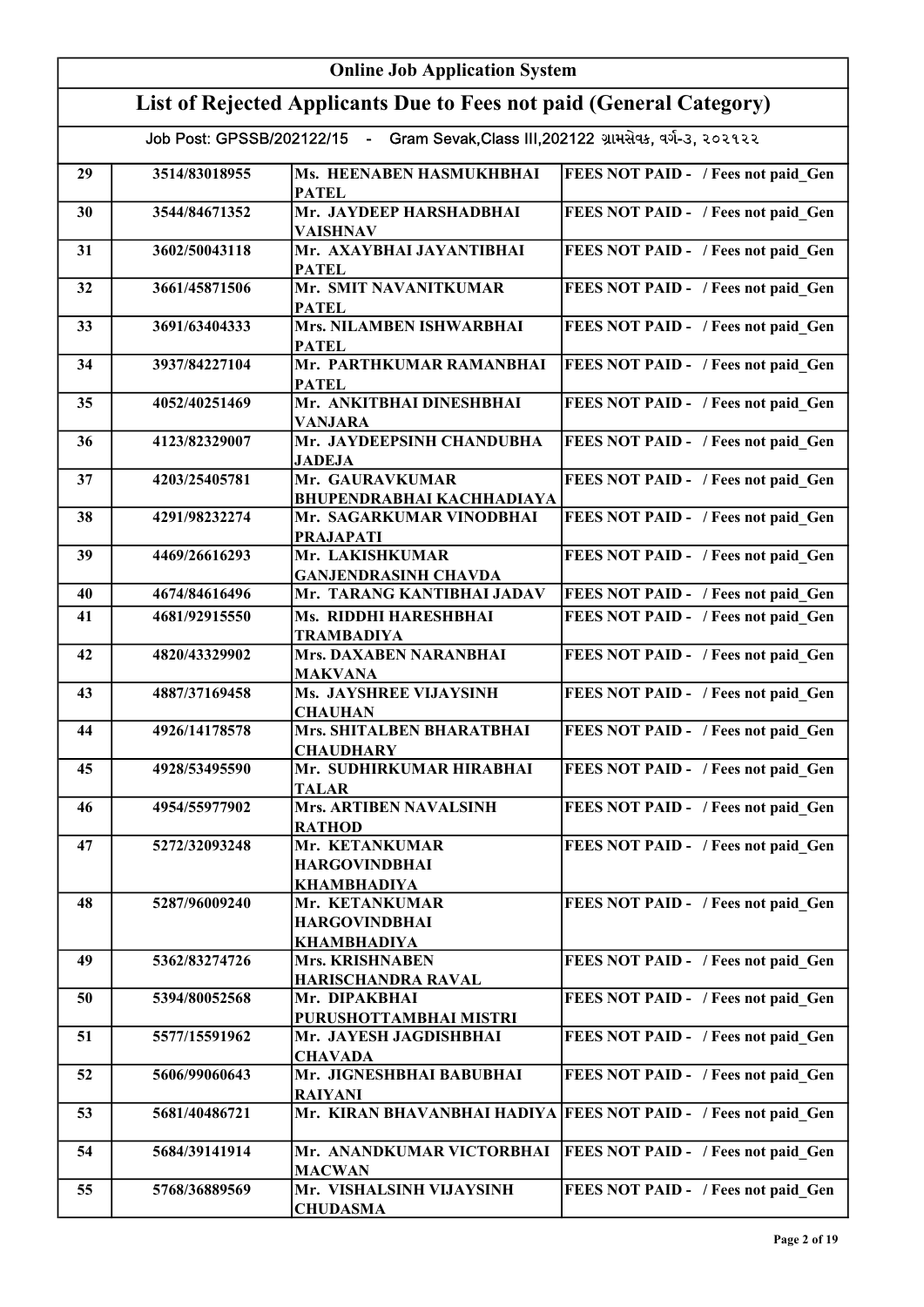|    | <b>Online Job Application System</b> |                                                                                     |                                                                  |  |
|----|--------------------------------------|-------------------------------------------------------------------------------------|------------------------------------------------------------------|--|
|    |                                      | List of Rejected Applicants Due to Fees not paid (General Category)                 |                                                                  |  |
|    |                                      | Job Post: GPSSB/202122/15 - Gram Sevak, Class III, 202122 ગ્રામસેવક, વર્ગ-3, ૨૦૨૧૨૨ |                                                                  |  |
| 56 | 5826/67524394                        | Mr. UMANGKUMAR<br><b>BHARATBHAI ZALAVADIYA</b>                                      | FEES NOT PAID - / Fees not paid Gen                              |  |
| 57 | 5936/87643971                        | Mr. AMIT RASIKBHAI DARJI                                                            | FEES NOT PAID - / Fees not paid Gen                              |  |
| 58 | 6095/90244036                        | Mr. BHAVESHBHAI JATABHAI                                                            | FEES NOT PAID - / Fees not paid Gen                              |  |
|    |                                      | <b>DOBA</b>                                                                         |                                                                  |  |
| 59 | 6099/99594080                        | Mr. HEPINBHAI ARVINDBHAI<br><b>PATEL</b>                                            | FEES NOT PAID - / Fees not paid Gen                              |  |
| 60 | 6102/56466780                        | Mr. MANOJKUMAR VALABHDAS<br><b>ABHANGI</b>                                          | FEES NOT PAID - / Fees not paid Gen                              |  |
| 61 | 6104/57783332                        | Mr. SHAHIDULLA ISMAILBHAI<br><b>SHERASHIYA</b>                                      | FEES NOT PAID - / Fees not paid_Gen                              |  |
| 62 | 6156/82937271                        | Mr. VIPULKUMAR MANUBHAI<br><b>GOHEL</b>                                             | FEES NOT PAID - / Fees not paid Gen                              |  |
| 63 | 6179/23096324                        | Mr. VIPULKUMAR<br><b>MAHENDRABHAI PATEL</b>                                         | FEES NOT PAID - / Fees not paid Gen                              |  |
| 64 | 6252/14367296                        | Mr. HUJAIFAH ABDULAZIZ JOLI                                                         | FEES NOT PAID - / Fees not paid Gen                              |  |
| 65 | 6345/74489699                        | Mr. DARSHAN JAY PAGHADAR                                                            | FEES NOT PAID - / Fees not paid Gen                              |  |
| 66 | 6488/41927716                        | Ms. NEHA AJITSINH VAGHELA                                                           | FEES NOT PAID - / Fees not paid Gen                              |  |
| 67 | 6565/70708944                        | Mrs. MANISHABEN RANJITSINH<br><b>SOLANKI</b>                                        | FEES NOT PAID - / Fees not paid Gen                              |  |
| 68 | 6625/66052875                        | Mr. AXAYBHAI JAYANTIBHAI<br><b>PATEL</b>                                            | FEES NOT PAID - / Fees not paid Gen                              |  |
| 69 | 6716/38391806                        | Mr. JAYDIP CHANDUBHAI<br><b>CHOVATIYA</b>                                           | FEES NOT PAID - / Fees not paid Gen                              |  |
| 70 | 6772/66855772                        | Mr. SUBHASHKUMAR<br><b>KRUSHNAKUMAR DARBAR</b>                                      | FEES NOT PAID - / Fees not paid Gen                              |  |
| 71 | 6886/86530457                        | Mr. RIYAJUDIN<br>MAHAMMDABHAI MANASIYA                                              | FEES NOT PAID - / Fees not paid Gen                              |  |
| 72 | 6967/11353498                        | Mr. MAULIKKUMAR<br><b>CHATURBHAI PATEL</b>                                          | FEES NOT PAID - / Fees not paid Gen                              |  |
| 73 | 7154/99862800                        | Mr. NITIN DHIRUBHAI JESADIYA                                                        | <b>FEES NOT PAID - / Fees not paid Gen</b>                       |  |
| 74 | 7296/16725155                        | Ms. HETALBEN RAMESHBHAI<br><b>KASAVALA</b>                                          | FEES NOT PAID - / Fees not paid Gen                              |  |
| 75 | 7303/51560004                        | Mr. ASHISH HARSUKHBHAI<br><b>DOBARIYA</b>                                           | FEES NOT PAID - / Fees not paid Gen                              |  |
| 76 | 7430/56898681                        | Mr. ANIKETSINH KHUMANSINH<br><b>PARMAR</b>                                          | FEES NOT PAID - / Fees not paid Gen                              |  |
| 77 | 7454/85361783                        | Mr. HENILKUMAR NARESHBHAI<br><b>PATEL</b>                                           | FEES NOT PAID - / Fees not paid Gen                              |  |
| 78 | 7493/35910730                        |                                                                                     | Mrs. NITABAHEN BABULAL PATEL FEES NOT PAID - / Fees not paid Gen |  |
| 79 | 7699/83204454                        | Ms. BHARATIBEN KANTILAL<br><b>PATEL</b>                                             | FEES NOT PAID - / Fees not paid Gen                              |  |
| 80 | 7752/40659482                        | Mr. RAJ BHARATBHAI BHUVA                                                            | FEES NOT PAID - / Fees not paid Gen                              |  |
| 81 | 7941/24775421                        | Ms. MONALI JAGDISHBHAI<br><b>GONDALIYA</b>                                          | FEES NOT PAID - / Fees not paid Gen                              |  |
| 82 | 7974/32713746                        | Mr. RAHULKUMAR ISHVARBHAI<br><b>PATEL</b>                                           | FEES NOT PAID - / Fees not paid Gen                              |  |
| 83 | 8296/86883978                        | Mr. VIPULKUMAR<br><b>MAHENDRABHAI PATEL</b>                                         | FEES NOT PAID - / Fees not paid Gen                              |  |
| 84 | 8494/61246415                        | Mr. HITESH MANSUKH KERAI                                                            | FEES NOT PAID - / Fees not paid Gen                              |  |
| 85 | 8539/75878476                        | Mr. VIJAYKUMAR KALUBHAI<br><b>RADADIYA</b>                                          | FEES NOT PAID - / Fees not paid Gen                              |  |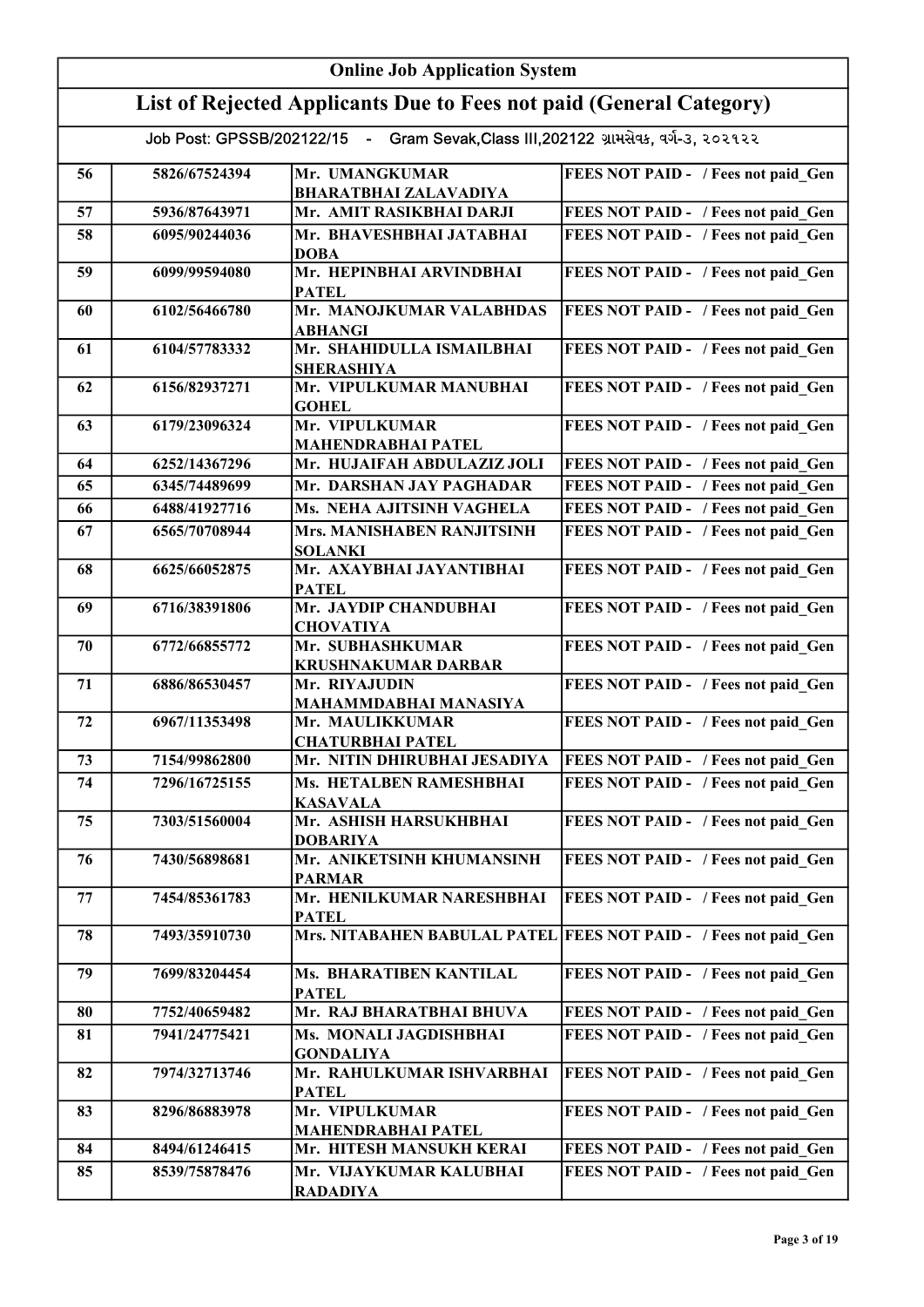| <b>Online Job Application System</b> |                |                                                                                     |                                                                 |
|--------------------------------------|----------------|-------------------------------------------------------------------------------------|-----------------------------------------------------------------|
|                                      |                | List of Rejected Applicants Due to Fees not paid (General Category)                 |                                                                 |
|                                      |                | Job Post: GPSSB/202122/15 - Gram Sevak, Class III, 202122 ગ્રામસેવક, વર્ગ-૩, ૨૦૨૧૨૨ |                                                                 |
| 86                                   | 8602/33702636  | Mr. GAJENDRASINH TEMUBHA<br><b>JADEJA</b>                                           | FEES NOT PAID - / Fees not paid Gen                             |
| 87                                   | 8620/56229197  | Mrs. SANGITABEN VALJIBHAI<br><b>KOTADIA</b>                                         | FEES NOT PAID - / Fees not paid Gen                             |
| 88                                   | 8649/85481065  | Mr. GAJENDRASINH TEMUBHA<br><b>JADEJA</b>                                           | FEES NOT PAID - / Fees not paid_Gen                             |
| 89                                   | 8685/42350514  | Ms. KOMALBEN GOVINDBHAI<br><b>PARMAR</b>                                            | FEES NOT PAID - / Fees not paid Gen                             |
| 90                                   | 8707/84068881  | Mr. SAGARBHAI AMARSINH<br><b>SODHA PARMAR</b>                                       | FEES NOT PAID - / Fees not paid Gen                             |
| 91                                   | 8787/34607467  | Mr. HITESHKUMAR<br><b>CHANDRAKANTBHAI RATHVA</b>                                    | FEES NOT PAID - / Fees not paid_Gen                             |
| 92                                   | 8798/59618796  | Mr. NARESHBHAI RAMABHAI<br><b>DANGAR</b>                                            | FEES NOT PAID - / Fees not paid_Gen                             |
| 93                                   | 8833/11988728  | Mr. VIRALKUMAR<br><b>CHANDRAKANT SHERATHIYA</b>                                     | FEES NOT PAID - / Fees not paid Gen                             |
| 94                                   | 8900/43275776  | Mr. RAHIL ABDULBHAI KADIVAR                                                         | <b>FEES NOT PAID - / Fees not paid_Gen</b>                      |
| 95                                   | 9093/38480049  | Mr. GHANSHYAMSINH<br><b>RAMANSINH ZALA</b>                                          | FEES NOT PAID - / Fees not paid Gen                             |
| 96                                   | 9238/57280238  |                                                                                     | Mr. KARANSINH MANSINH DODIA FEES NOT PAID - / Fees not paid Gen |
| 97                                   | 9401/28113619  | Ms. GAYATRIBEN VIJAYKUMAR<br><b>PATEL</b>                                           | FEES NOT PAID - / Fees not paid Gen                             |
| 98                                   | 9526/16055120  | Mr. RAVIRAJ MANHARBHAI<br><b>DODIYA</b>                                             | FEES NOT PAID - / Fees not paid Gen                             |
| 99                                   | 9617/59265761  | Ms. BANSIBEN GAJENDRABHAI<br><b>BHUT</b>                                            | FEES NOT PAID - / Fees not paid Gen                             |
| 100                                  | 9626/22352768  | Mr. SUNILKUMAR JAGDISHBHAI<br><b>PRAJAPATI</b>                                      | FEES NOT PAID - / Fees not paid Gen                             |
| 101                                  | 9849/77986887  | Mr. BHAVESH LALJIBHAI<br><b>SATAPARA</b>                                            | FEES NOT PAID - / Fees not paid Gen                             |
| 102                                  | 9874/30949183  | Mrs. ANSUYABEN BHAVESHBHAI<br><b>SATAPARA</b>                                       | FEES NOT PAID - / Fees not paid Gen                             |
| 103                                  | 10087/49466321 | Mr. ANIL RAMESH BARIYA                                                              | FEES NOT PAID - / Fees not paid Gen                             |
| 104                                  | 10431/16791940 | Mr. SAMIR GOPALBHAI PATEL                                                           | FEES NOT PAID - / Fees not paid Gen                             |
| 105                                  | 10503/23973301 | Mrs. KOMAL MANISH KANANI                                                            | FEES NOT PAID - / Fees not paid Gen                             |
| 106                                  | 10540/16929870 | Mrs. PUJA CHATUR PATIL                                                              | FEES NOT PAID - / Fees not paid Gen                             |
| 107                                  | 10778/67563756 | Mr. HEMANTKUMAR<br>VISHNUPRASAD PANDYA                                              | FEES NOT PAID - / Fees not paid Gen                             |
| 108                                  | 10879/73972520 | Mr. JENISH ARVINDBHAI<br><b>PATOLIYA</b>                                            | FEES NOT PAID - / Fees not paid Gen                             |
| 109                                  | 10961/33877858 | Mr. BHARATBHAI KANUBHAI<br><b>BHOI</b>                                              | FEES NOT PAID - / Fees not paid Gen                             |
| <b>110</b>                           | 11161/60029320 | Mr. MITESHKUMAR KIRTIBHAI<br><b>PATEL</b>                                           | FEES NOT PAID - / Fees not paid Gen                             |
| 111                                  | 11285/74186317 | Mr. GORDHANBHAI SAVJIBHAI<br><b>CHAUHAN</b>                                         | FEES NOT PAID - / Fees not paid Gen                             |
| 112                                  | 11320/98448055 | Mr. LAXMINARAYAN KRISHNA<br><b>CHOUHAN</b>                                          | FEES NOT PAID - / Fees not paid Gen                             |
| 113                                  | 11401/72692040 | Mr. VISHAL MANSUKHBHAI<br><b>RUDANI</b>                                             | FEES NOT PAID - / Fees not paid Gen                             |
| 114                                  | 11489/20754516 | Mr. MAYUR PARBATBHAI<br><b>BHARDA</b>                                               | FEES NOT PAID - / Fees not paid Gen                             |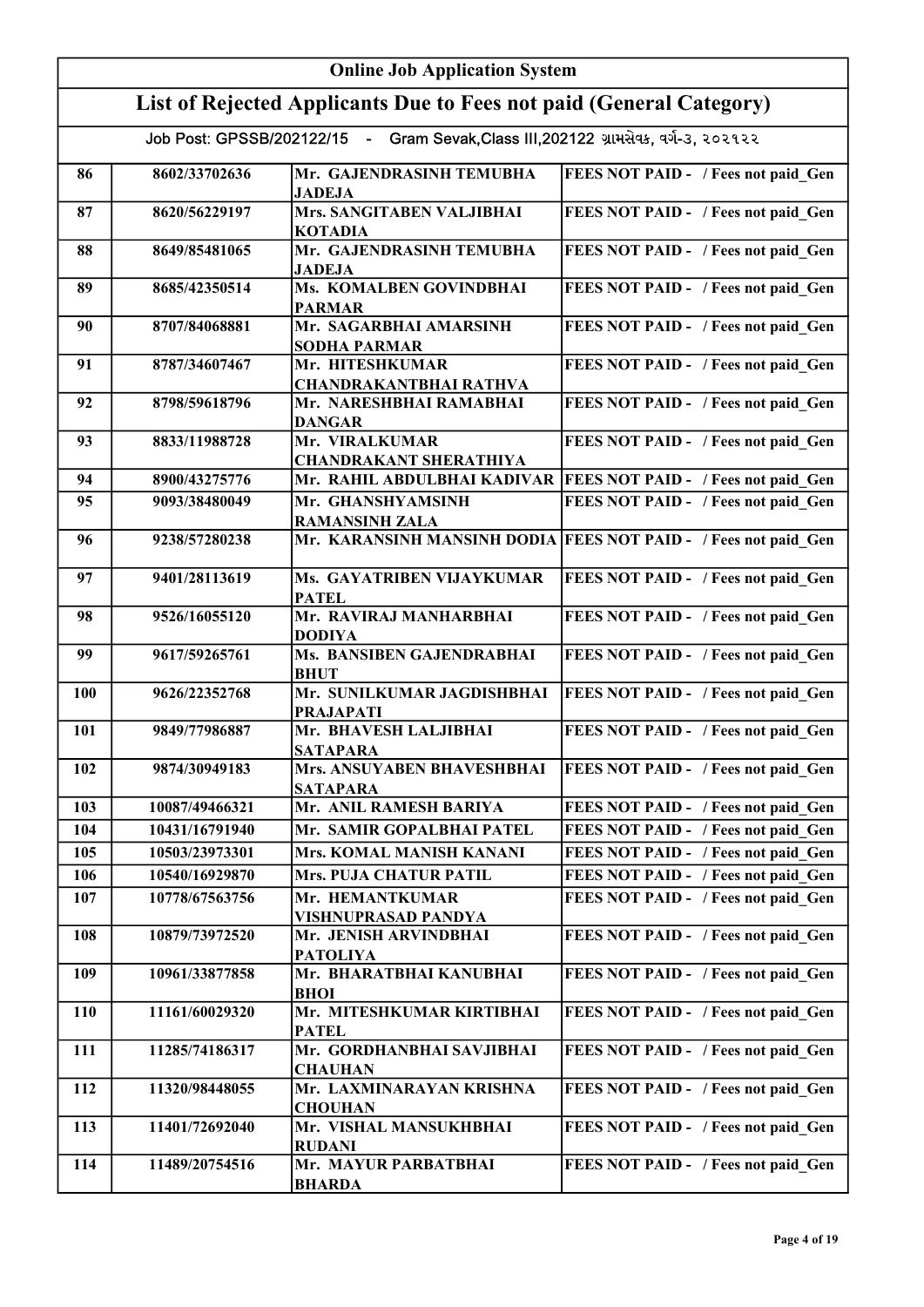|     | <b>Online Job Application System</b> |                                                                                       |                                            |  |
|-----|--------------------------------------|---------------------------------------------------------------------------------------|--------------------------------------------|--|
|     |                                      | List of Rejected Applicants Due to Fees not paid (General Category)                   |                                            |  |
|     |                                      | Job Post: GPSSB/202122/15 - Gram Sevak, Class III, 202122 ग्रामसेवर्ड, वर्ग-3, २०२१२२ |                                            |  |
|     |                                      |                                                                                       |                                            |  |
| 115 | 11551/93081236                       | Mr. VIRENDRASINH<br><b>VIKRAMSINH PARMAR</b>                                          | FEES NOT PAID - / Fees not paid Gen        |  |
| 116 | 11757/67565827                       | Mr. KARAN KARAN                                                                       | FEES NOT PAID - / Fees not paid Gen        |  |
|     |                                      | <b>KATHAROTIYA</b>                                                                    |                                            |  |
| 117 | 11953/64338201                       | Mr. PRATIKKUMAR<br>HASMUKHBHAI SHIYANI                                                | FEES NOT PAID - / Fees not paid_Gen        |  |
| 118 | 11980/36836025                       | Mr. DHRUV MAHESHBHAI                                                                  | FEES NOT PAID - / Fees not paid Gen        |  |
|     |                                      | <b>LIMANI</b>                                                                         |                                            |  |
| 119 | 12044/10863648                       | Mr. ASHOK UKABHAI DABHI                                                               | FEES NOT PAID - / Fees not paid Gen        |  |
| 120 | 12048/97084932                       | Mr. RONAKKUMAR SATISHBHAI<br><b>PATEL</b>                                             | FEES NOT PAID - / Fees not paid Gen        |  |
| 121 | 12093/98583970                       | Ms. BHAGYASHRI BHIMRAV                                                                | FEES NOT PAID - / Fees not paid Gen        |  |
|     |                                      | <b>HALMARE</b>                                                                        |                                            |  |
| 122 | 12116/60410658                       | Mr. RONAKKUMAR<br><b>MAHENDRABHAI PATEL</b>                                           | FEES NOT PAID - / Fees not paid Gen        |  |
| 123 | 12121/24950115                       | Mr. BHAGARAM PANNARAM JAT                                                             | FEES NOT PAID - / Fees not paid Gen        |  |
| 124 | 12332/23434001                       | Mr. KAMLESH DEVANANDBHAI                                                              | FEES NOT PAID - / Fees not paid Gen        |  |
| 125 | 12520/32766810                       | <b>SISODIYA</b><br><b>Mrs. ROSHANI KUMARI PRADEEP</b>                                 | FEES NOT PAID - / Fees not paid Gen        |  |
|     |                                      | <b>KUMAR JHA JHA</b>                                                                  |                                            |  |
| 126 | 12755/23264881                       | Mrs. KHUSHBUBA RAJDEEP                                                                | FEES NOT PAID - / Fees not paid Gen        |  |
| 127 | 12805/78096105                       | Ms. MITTALBEN ASHWINKUMAR                                                             | FEES NOT PAID - / Fees not paid Gen        |  |
| 128 | 12863/19066639                       | <b>BHATT</b><br><b>Ms. SANDRIKABEN</b>                                                | FEES NOT PAID - / Fees not paid_Gen        |  |
|     |                                      | SHAMAJIBHAI DERVALIYA                                                                 |                                            |  |
| 129 | 12899/25403564                       | Ms. AFRINABANU FIROZKHAN<br><b>PATHAN</b>                                             | FEES NOT PAID - / Fees not paid_Gen        |  |
| 130 | 12901/46806082                       | Ms. ANJALI JAYANTIBHAI<br><b>LAKHANI</b>                                              | FEES NOT PAID - / Fees not paid Gen        |  |
| 131 | 13065/86286721                       | Mr. DIVYANSHKUMAR                                                                     | FEES NOT PAID - / Fees not paid Gen        |  |
| 132 | 13221/55366980                       | <b>LALITCHANDRA PATEL</b><br>Mr. AJAY ASHOKBHAI BHALALA                               | <b>FEES NOT PAID - / Fees not paid Gen</b> |  |
| 133 | 13263/95063033                       | Mr. KULDEEPSINH KISHORSINH                                                            | FEES NOT PAID - / Fees not paid Gen        |  |
|     |                                      | <b>ZALA</b>                                                                           |                                            |  |
| 134 | 13298/84985359                       | Mr. MOHITKUMAR JAYKISHAN<br><b>PATEL</b>                                              | FEES NOT PAID - / Fees not paid Gen        |  |
| 135 | 13426/41511567                       | Mr. JITENDRASINH                                                                      | FEES NOT PAID - / Fees not paid Gen        |  |
| 136 | 13464/59455464                       | <b>CHHATRASINH RATHOD</b>                                                             | FEES NOT PAID - / Fees not paid Gen        |  |
|     |                                      | Mr. SHAHIDULLA ISMAILBHAI<br><b>SHERASHIYA</b>                                        |                                            |  |
| 137 | 13513/64744425                       | <b>Mrs. PRATIKSHABEN</b>                                                              | FEES NOT PAID - / Fees not paid Gen        |  |
| 138 | 13544/35477771                       | AMRUTBHAI PATEL<br>Mrs. PRATIKSHABEN                                                  | FEES NOT PAID - / Fees not paid Gen        |  |
|     |                                      | <b>AMRUTBHAI PATEL</b>                                                                |                                            |  |
| 139 | 13664/79539943                       | Ms. MALTIBEN KESHAVBHAI                                                               | FEES NOT PAID - / Fees not paid Gen        |  |
| 140 | 13774/70580941                       | <b>PATOLIYA</b><br>Mr. KAUSHIK BHIKHUBHAI VADI                                        | FEES NOT PAID - / Fees not paid Gen        |  |
| 141 | 13948/51618473                       | Ms. PARITABEN RAVIBHAI                                                                | FEES NOT PAID - / Fees not paid Gen        |  |
|     |                                      | <b>THUMMAR</b>                                                                        |                                            |  |
| 142 | 14043/99414044                       | Mr. VIPULKUMAR MANUBHAI<br><b>GOHEL</b>                                               | FEES NOT PAID - / Fees not paid Gen        |  |
| 143 | 14163/56462389                       | Ms. PRITI KANTILAL PATEL                                                              | FEES NOT PAID - / Fees not paid Gen        |  |
| 144 | 14234/29338831                       | Mr. BHAGIRATHSINH                                                                     | FEES NOT PAID - / Fees not paid Gen        |  |
|     |                                      | VANARAJSINH RATHOD                                                                    |                                            |  |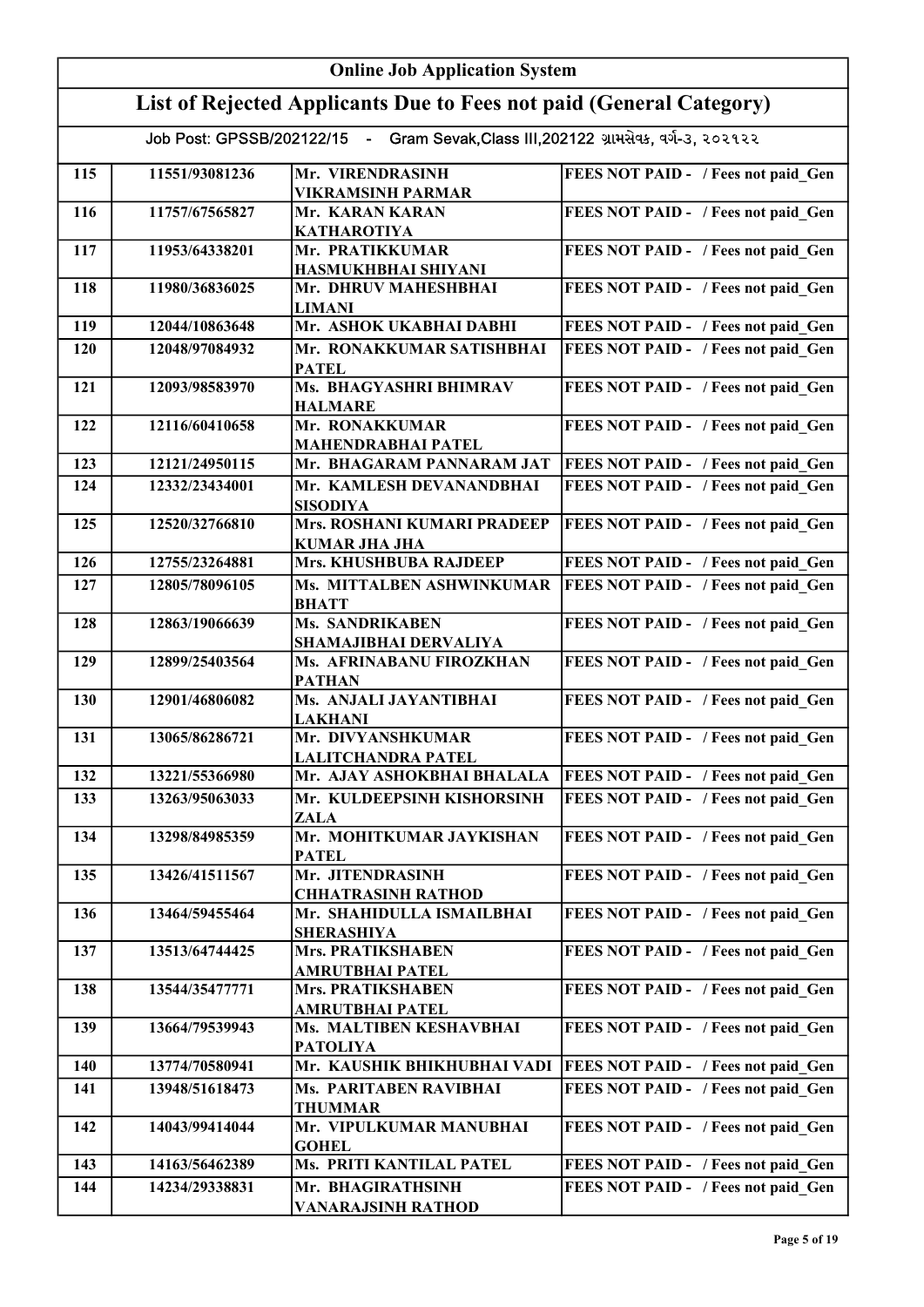| <b>Online Job Application System</b> |                |                                                                                     |                                                                 |
|--------------------------------------|----------------|-------------------------------------------------------------------------------------|-----------------------------------------------------------------|
|                                      |                | List of Rejected Applicants Due to Fees not paid (General Category)                 |                                                                 |
|                                      |                | Job Post: GPSSB/202122/15 - Gram Sevak, Class III, 202122 ગ્રામસેવક, વર્ગ-૩, ૨૦૨૧૨૨ |                                                                 |
| 145                                  | 14534/65843108 | Ms. ASMITABEN MANUBHAI<br><b>RATHOD</b>                                             | FEES NOT PAID - / Fees not paid Gen                             |
| 146                                  | 14567/57827499 | Mr. PREMPAL DEVNARAYAN<br>YADAV                                                     | FEES NOT PAID - / Fees not paid Gen                             |
| 147                                  | 14639/25432905 | Mrs. URVASHIBEN MADHUBHAI<br><b>NANDARIYA</b>                                       | FEES NOT PAID - / Fees not paid_Gen                             |
| 148                                  | 14707/98405981 | <b>Mrs. SNEHABEN PRAVINBHAI</b><br><b>PATEL</b>                                     | FEES NOT PAID - / Fees not paid_Gen                             |
| 149                                  | 14762/75972741 | Mr. AJAYKUMAR BABUBHAI<br>ZALA                                                      | FEES NOT PAID - / Fees not paid Gen                             |
| 150                                  | 14796/54212135 | <b>Mrs. KINJALBEN BALUSINH</b><br><b>CHAUHAN</b>                                    | FEES NOT PAID - / Fees not paid_Gen                             |
| 151                                  | 14995/79213003 | Mr. SOHAMKUMAR GIRISHBHAI<br><b>PATEL</b>                                           | FEES NOT PAID - / Fees not paid Gen                             |
| 152                                  | 14997/17543977 | Mr. BHUSHAN DASHRATH<br><b>CHAUDHARI</b>                                            | FEES NOT PAID - / Fees not paid Gen                             |
| 153                                  | 15124/52626480 | Mrs. PARITABEN RAVIBHAI<br><b>THUMMAR</b>                                           | FEES NOT PAID - / Fees not paid Gen                             |
| 154                                  | 15183/47896670 | Mr. PRAKASH VASANTBHAI<br><b>JAMBUKIYA</b>                                          | FEES NOT PAID - / Fees not paid Gen                             |
| 155                                  | 15190/85638720 | Mr. NIKUNJ ASHOKBHAI SHIR                                                           | FEES NOT PAID - / Fees not paid Gen                             |
| 156                                  | 15201/53360282 | Mr. LORENCEKUMAR<br>YOHANBHAI KHRISTI                                               | FEES NOT PAID - / Fees not paid Gen                             |
| 157                                  | 15233/53223537 | Mr. AFRIDI IQBAL ANAND                                                              | FEES NOT PAID - / Fees not paid Gen                             |
| 158                                  | 15260/72133991 | Mr. VIJAYSINH POPATSINH<br><b>RATHOD</b>                                            | FEES NOT PAID - / Fees not paid Gen                             |
| 159                                  | 15264/70832219 | Mr. DEEP MANISHBHAI<br><b>VEKARIYA</b>                                              | FEES NOT PAID - / Fees not paid_Gen                             |
| 160                                  | 15309/12301026 | Mrs. KRUPABEN JAYANTILAL<br><b>JOSHI</b>                                            | FEES NOT PAID - / Fees not paid Gen                             |
| 161                                  | 15327/69813043 |                                                                                     | Mr. SHIRISH AMURTLAL KALOLA FEES NOT PAID - / Fees not paid Gen |
| 162                                  | 15388/55168153 | Mrs. ASHABEN BHARATBHAI<br><b>KADIA</b>                                             | FEES NOT PAID - / Fees not paid Gen                             |
| 163                                  | 15389/41174457 | Mr. ANKITKUMAR VISHNUBHAI<br><b>PRAJAPATI</b>                                       | FEES NOT PAID - / Fees not paid Gen                             |
| 164                                  | 15568/98578911 | Mr. ASHIFALI SULEMAN<br><b>VARALIYA</b>                                             | FEES NOT PAID - / Fees not paid Gen                             |
| 165                                  | 15570/88948403 | Mr. AASHISHKUMAR<br><b>SHAMBHULAL JOSHI</b>                                         | FEES NOT PAID - / Fees not paid Gen                             |
| 166                                  | 15576/75090740 | Mr. VIPULKUMAR AJITSINH<br><b>SOLANKI</b>                                           | FEES NOT PAID - / Fees not paid Gen                             |
| 167                                  | 15645/44928902 | Mr. BHARATBHAI DUDABHAI<br><b>CHAVDA</b>                                            | FEES NOT PAID - / Fees not paid Gen                             |
| 168                                  | 15720/52911888 | Mr. ASHISHKUMAR<br>VITTHALBHAI PATEL                                                | FEES NOT PAID - / Fees not paid Gen                             |
| 169                                  | 15749/84407383 | Mrs. JANAKBA BHAGVANSINH<br><b>RAJPUT</b>                                           | FEES NOT PAID - / Fees not paid Gen                             |
| 170                                  | 15780/48812787 | Mr. NAYANKUMAR CHIMANBHAI<br><b>PATEL</b>                                           | <b>FEES NOT PAID - / Fees not paid Gen</b>                      |
| 171                                  | 15786/81909768 | Mr. KARAN SURESHBHAI PATEL                                                          | FEES NOT PAID - / Fees not paid Gen                             |
| 172                                  | 15817/85754691 | Mr. KISHORKUMAR JAMANBHAI<br><b>PARMAR</b>                                          | FEES NOT PAID - / Fees not paid Gen                             |
| 173                                  | 15847/97222296 | Mrs. BHOOMI MAHESHBHAI<br><b>PATEL</b>                                              | FEES NOT PAID - / Fees not paid Gen                             |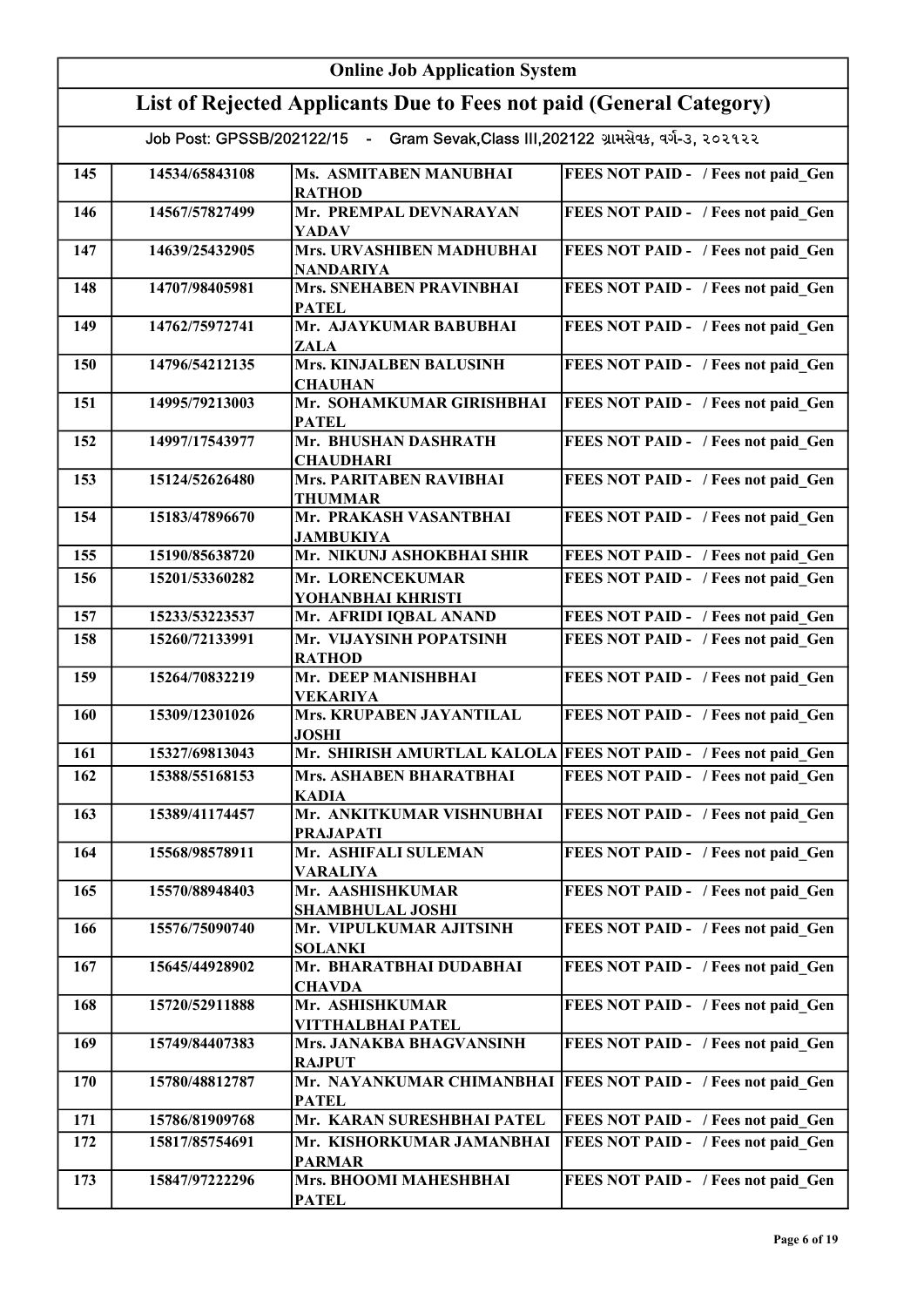|     | <b>Online Job Application System</b>                                |                                                                                     |                                                                    |  |
|-----|---------------------------------------------------------------------|-------------------------------------------------------------------------------------|--------------------------------------------------------------------|--|
|     | List of Rejected Applicants Due to Fees not paid (General Category) |                                                                                     |                                                                    |  |
|     |                                                                     | Job Post: GPSSB/202122/15 - Gram Sevak, Class III, 202122 ગ્રામસેવક, વર્ગ-3, ૨૦૨૧૨૨ |                                                                    |  |
| 174 | 16066/26110012                                                      | Mr. RAVINDRASINH TAKHUJI<br><b>CHAVADA</b>                                          | FEES NOT PAID - / Fees not paid Gen                                |  |
| 175 | 16235/26887830                                                      | Mr. VISHESH VINOD PANICKER                                                          | FEES NOT PAID - / Fees not paid Gen                                |  |
| 176 | 16244/85461434                                                      | Mr. TUSHAL SURESHBHAI<br><b>DOBARIYA</b>                                            | FEES NOT PAID - / Fees not paid Gen                                |  |
| 177 | 16453/45020151                                                      | Ms. HIMANIBEN JITENDRABHAI<br><b>PATEL</b>                                          | FEES NOT PAID - / Fees not paid_Gen                                |  |
| 178 | 16787/40005630                                                      | Mr. PARESHKUMAR DAHYABHAI<br><b>PRAJAPATI</b>                                       | FEES NOT PAID - / Fees not paid_Gen                                |  |
| 179 | 16921/54831496                                                      | Mr. GOVINDBHAI<br><b>BHABHALUBHAI BAMBHANIYA</b>                                    | FEES NOT PAID - / Fees not paid Gen                                |  |
| 180 | 17059/70386249                                                      | Mr. JAGDISHSINH MUKUNDSINH<br><b>PARMAR</b>                                         | FEES NOT PAID - / Fees not paid Gen                                |  |
| 181 | 17060/97125739                                                      | Mr. RAHULKUMAR<br>RAJENDRABHAI PADHIYAR                                             | FEES NOT PAID - / Fees not paid Gen                                |  |
| 182 | 17094/25409828                                                      | Mr. SAMANT NUGHABHAI<br><b>MANEK</b>                                                | FEES NOT PAID - / Fees not paid Gen                                |  |
| 183 | 17469/13488561                                                      | Mr. DHRUV CHANDUBHAI<br><b>PADSHALA</b>                                             | FEES NOT PAID - / Fees not paid Gen                                |  |
| 184 | 17476/28100622                                                      | Mr. DILIPBHAI AMBABHAI<br><b>SAVANI</b>                                             | FEES NOT PAID - / Fees not paid Gen                                |  |
| 185 | 17497/39510888                                                      | Mr. RIDDESHKUMAR<br>PRAKASHBHAI PATEL                                               | FEES NOT PAID - / Fees not paid Gen                                |  |
| 186 | 17512/16980380                                                      | Ms. SITABEN RATUJI GOHIL                                                            | FEES NOT PAID - / Fees not paid Gen                                |  |
| 187 | 17640/45107956                                                      | Mr. ABHISHEKKUMAR<br>DHANJIBHAI DHOLARIYA                                           | FEES NOT PAID - / Fees not paid Gen                                |  |
| 188 | 17763/87159846                                                      | Mr. RAHULKUMAR ARVINDBHAI<br><b>SOLANKI</b>                                         | FEES NOT PAID - / Fees not paid_Gen                                |  |
| 189 | 17789/24327483                                                      | Mr. RANJITSINH RAGHAJI<br><b>THAKOR</b>                                             | FEES NOT PAID - / Fees not paid Gen                                |  |
| 190 | 17805/32510977                                                      | Ms. NEHABEN HASMUKHBHAI<br><b>PATEL</b>                                             | FEES NOT PAID - / Fees not paid Gen                                |  |
| 191 | 17827/84871036                                                      | Mr. SHRAVANSINH BABUSINH<br><b>CHAUHAN</b>                                          | FEES NOT PAID - / Fees not paid Gen                                |  |
| 192 | 17891/83026900                                                      |                                                                                     | Mrs. ANKITA PARIMALBHAI DAVE   FEES NOT PAID - / Fees not paid Gen |  |
| 193 | 17910/33433323                                                      | Mr. DHAVALKUMAR<br><b>DINESHBHAI JOSHI</b>                                          | FEES NOT PAID - / Fees not paid Gen                                |  |
| 194 | 17951/98550122                                                      | Mr. JIGNESHKUMAR<br><b>HARMANSINH PARMAR</b>                                        | FEES NOT PAID - / Fees not paid Gen                                |  |
| 195 | 17967/19060941                                                      | Mr. ALPESHKUMAR<br>THAKORBHAI PADHIYAR                                              | FEES NOT PAID - / Fees not paid Gen                                |  |
| 196 | 18008/34981797                                                      | Mrs. PINKIBA BHARATSINH<br><b>RATHOD</b>                                            | FEES NOT PAID - / Fees not paid Gen                                |  |
| 197 | 18198/49144474                                                      | Mr. DHRUVKUMAR<br>MAHENDRABHAI DHOLARIYA                                            | FEES NOT PAID - / Fees not paid Gen                                |  |
| 198 | 18309/61569795                                                      | Mr. AKSHAYRAJSINH<br><b>RAVINDRASINH ZALA</b>                                       | FEES NOT PAID - / Fees not paid Gen                                |  |
| 199 | 18430/72638348                                                      | Ms. VAISHALI JAGDISHBHAI<br><b>CHAVDA</b>                                           | FEES NOT PAID - / Fees not paid Gen                                |  |
| 200 | 18599/88674818                                                      | Ms. SHRUTI RAJNIKANTBHAI<br><b>GADHESARIYA</b>                                      | FEES NOT PAID - / Fees not paid Gen                                |  |
| 201 | 18779/39253440                                                      | Mr. MADHAVBHAI SARDARBHAI<br>VAGADIYA                                               | FEES NOT PAID - / Fees not paid Gen                                |  |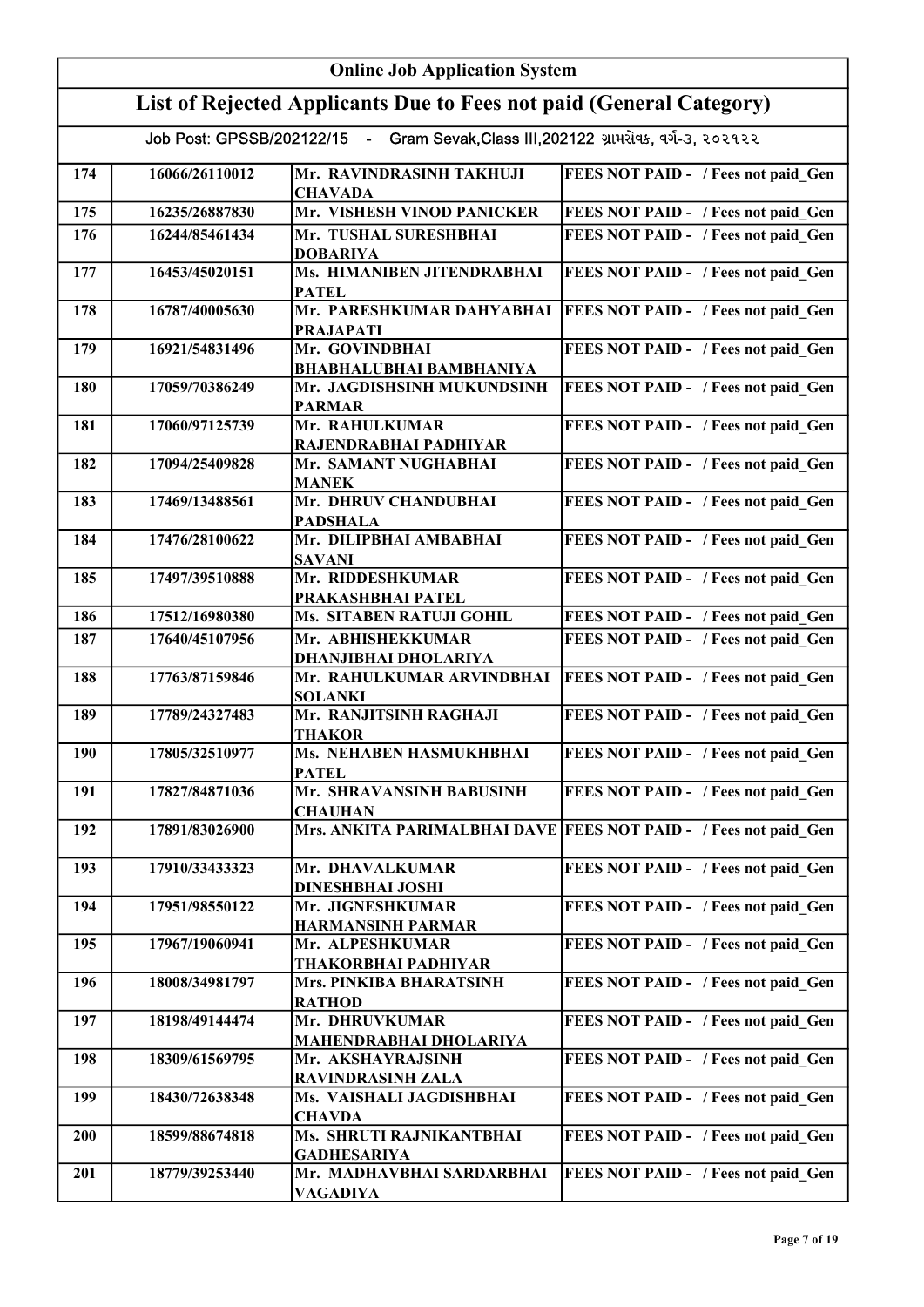|     | <b>Online Job Application System</b> |                                                                                     |                                                                 |  |
|-----|--------------------------------------|-------------------------------------------------------------------------------------|-----------------------------------------------------------------|--|
|     |                                      | List of Rejected Applicants Due to Fees not paid (General Category)                 |                                                                 |  |
|     |                                      | Job Post: GPSSB/202122/15 - Gram Sevak, Class III, 202122 ગ્રામસેવક, વર્ગ-3, ૨૦૨૧૨૨ |                                                                 |  |
|     |                                      |                                                                                     |                                                                 |  |
| 202 | 18840/89595394                       | Mr. ROHIT HARESH BHAI<br><b>KUVADIYA</b>                                            | FEES NOT PAID - / Fees not paid Gen                             |  |
| 203 | 18859/80374705                       | Mr. SANJAYKUMAR<br><b>SARHADSINH RAULAJI</b>                                        | FEES NOT PAID - / Fees not paid_Gen                             |  |
| 204 | 18998/92031762                       | Mr. NATUBHAI CHEHUBHAI<br><b>CHAVDA</b>                                             | FEES NOT PAID - / Fees not paid_Gen                             |  |
| 205 | 19051/14525949                       | Mr. RAVIRAJSINH<br><b>SURENDRASINH GOHIL</b>                                        | FEES NOT PAID - / Fees not paid_Gen                             |  |
| 206 | 19092/30856557                       | Mr. KISHANKUMAR<br>MANSUKHBHAI MORABIYA                                             | FEES NOT PAID - / Fees not paid Gen                             |  |
| 207 | 19120/31493956                       | Mr. MITESH CHANDUBHAI<br><b>SATASIYA</b>                                            | FEES NOT PAID - / Fees not paid_Gen                             |  |
| 208 | 19136/81617964                       | Mr. IRSHADKHAN<br><b>MANOVARKHAN PATHAN</b>                                         | FEES NOT PAID - / Fees not paid Gen                             |  |
| 209 | 19213/95413623                       | Mr. HARSHADBHAI BABUBHAI<br><b>BHOI</b>                                             | FEES NOT PAID - / Fees not paid_Gen                             |  |
| 210 | 19310/48176847                       | Mr. MITESH CHANDUBHAI<br><b>SATASIYA</b>                                            | FEES NOT PAID - / Fees not paid Gen                             |  |
| 211 | 19343/31101915                       | Mr. MITESH CHANDUBHAI<br><b>SATASIYA</b>                                            | FEES NOT PAID - / Fees not paid Gen                             |  |
| 212 | 19344/29394292                       | Ms. POOJABEN SURESHBHAI<br><b>PATEL</b>                                             | FEES NOT PAID - / Fees not paid Gen                             |  |
| 213 | 19350/64984740                       | Ms. DEVANGI JAGDISHBHAI<br><b>PATEL</b>                                             | FEES NOT PAID - / Fees not paid Gen                             |  |
| 214 | 19434/47233627                       | Mr. JAYDIPSINH BHARATSINH<br><b>RATHOD</b>                                          | FEES NOT PAID - / Fees not paid Gen                             |  |
| 215 | 19472/22742165                       | Mr. DHAVAL VIPULBHAI PATEL                                                          | FEES NOT PAID - / Fees not paid_Gen                             |  |
| 216 | 19509/10086614                       | Mr. JIGNESHKUMAR<br>PRAVINBHAI PATEL                                                | FEES NOT PAID - / Fees not paid Gen                             |  |
| 217 | 19520/64352276                       | Mr. RAJANIKANT ARVINDBHAI<br><b>HARIPARA</b>                                        | FEES NOT PAID - / Fees not paid Gen                             |  |
| 218 | 19666/77757521                       | Mrs. MEENAJ ANAWARALI<br><b>SAIYAD</b>                                              | FEES NOT PAID - / Fees not paid Gen                             |  |
| 219 | 19798/82966916                       | Mr. TEJAS ASHWINIKUMAR                                                              | FEES NOT PAID - / Fees not paid Gen                             |  |
| 220 | 19880/99557635                       | <b>MAKADIA</b><br>Ms. SEJALBEN MAHENDRASINH                                         | FEES NOT PAID - / Fees not paid Gen                             |  |
| 221 | 19978/56453397                       | <b>CHAUHAN</b><br>Ms. ALKABEN JASHUBHAI PATEL                                       | <b>FEES NOT PAID - / Fees not paid Gen</b>                      |  |
| 222 | 20000/92821506                       |                                                                                     | Mr. DHIREN RAJESHBHAI VARMA FEES NOT PAID - / Fees not paid Gen |  |
| 223 | 20139/77905752                       | Ms. BRIJALBEN PRAVINBHAI                                                            | FEES NOT PAID - / Fees not paid Gen                             |  |
| 224 | 20162/65205977                       | <b>PATEL</b><br>Ms. SHARMISHTHABEN                                                  | FEES NOT PAID - / Fees not paid Gen                             |  |
| 225 | 20374/48386965                       | <b>DINESHBHAI BARIYA</b><br>Mr. HIMMAT MANSUKHBHAI                                  | FEES NOT PAID - / Fees not paid Gen                             |  |
| 226 | 20384/85497508                       | <b>HARSODA</b><br>Ms. ANILABEN SANDIPBHAI                                           | FEES NOT PAID - / Fees not paid Gen                             |  |
| 227 | 20458/30971921                       | <b>BARIYA</b><br>Mr. HENIL KANAIYALAL PATEL                                         | FEES NOT PAID - / Fees not paid Gen                             |  |
| 228 | 20488/21793143                       | Mrs. HARSHABA MAHENDRASINH                                                          | FEES NOT PAID - / Fees not paid Gen                             |  |
| 229 | 20545/69875038                       | <b>RANA</b><br>Mrs. PREETI RAJKUMAR                                                 | FEES NOT PAID - / Fees not paid Gen                             |  |
|     |                                      | <b>CHAKRAWARTI</b>                                                                  |                                                                 |  |
| 230 | 20575/53824456                       | Mr. SAVAN GHANSHYAMBHAI<br><u>AKHAJA</u>                                            | FEES NOT PAID - / Fees not paid Gen                             |  |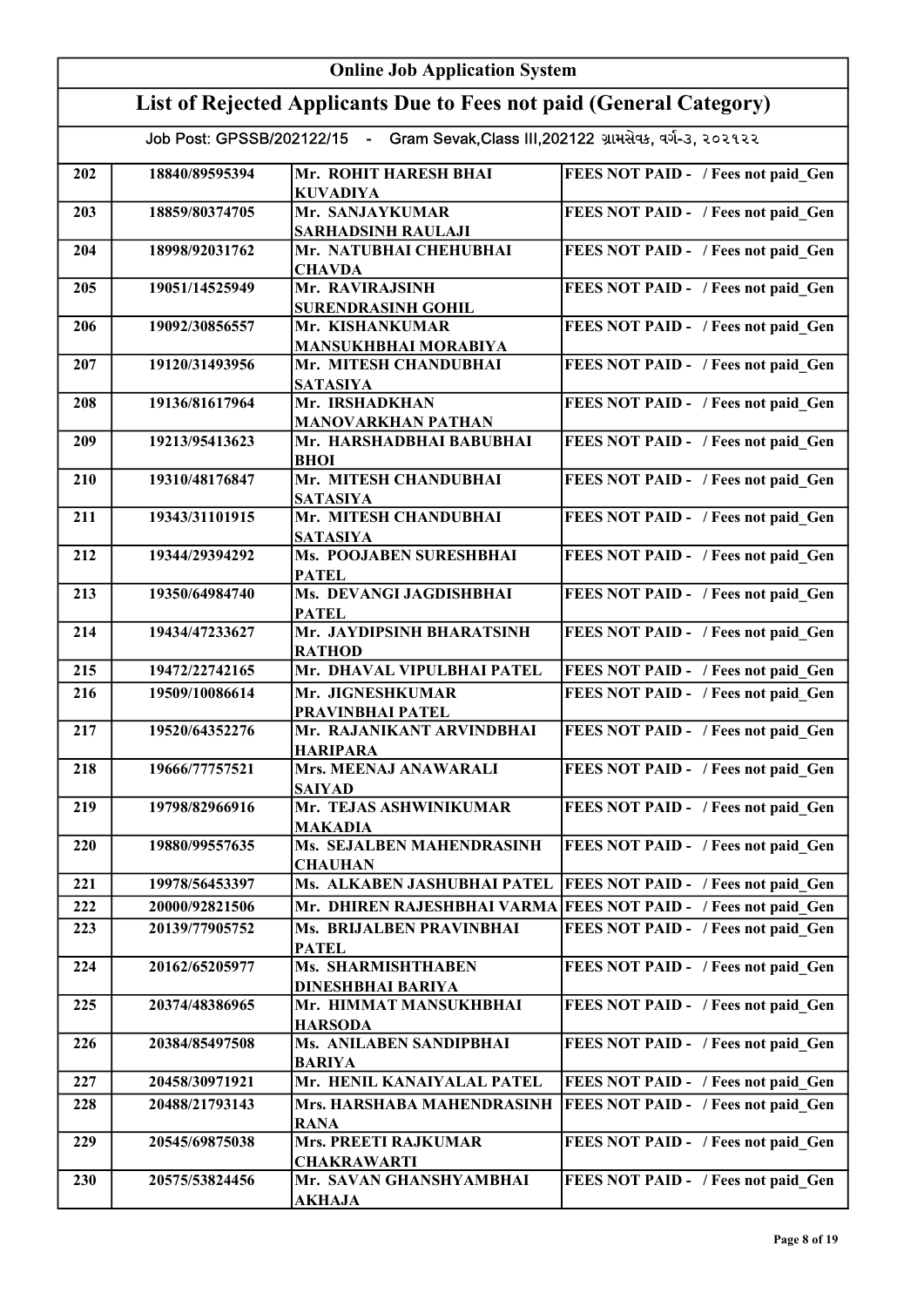|     | <b>Online Job Application System</b> |                                                                                     |                                                                  |  |
|-----|--------------------------------------|-------------------------------------------------------------------------------------|------------------------------------------------------------------|--|
|     |                                      | List of Rejected Applicants Due to Fees not paid (General Category)                 |                                                                  |  |
|     |                                      | Job Post: GPSSB/202122/15 - Gram Sevak, Class III, 202122 ગ્રામસેવક, વર્ગ-૩, ૨૦૨૧૨૨ |                                                                  |  |
| 231 | 20581/12003052                       | Mr. RONAK NILESHBHAI<br><b>GONDALIYA</b>                                            | FEES NOT PAID - / Fees not paid Gen                              |  |
| 232 | 20755/43531418                       | Mr. VIJAYKUMAR GOKALSINH<br><b>DABHI</b>                                            | FEES NOT PAID - / Fees not paid Gen                              |  |
| 233 | 20782/27073586                       | Ms. KHUSHBU PANKILKUMAR<br><b>SATHAVARA</b>                                         | FEES NOT PAID - / Fees not paid Gen                              |  |
| 234 | 20812/45593617                       |                                                                                     | Mr. KHUSHALSINH JAGAJI VIHOL FEES NOT PAID - / Fees not paid Gen |  |
| 235 | 20983/90725003                       | Mr. SAVANKUMAR DINESHBHAI<br><b>PATEL</b>                                           | FEES NOT PAID - / Fees not paid Gen                              |  |
| 236 | 21014/56144475                       | Ms. HIRAL BHUPATBHAI<br><b>GORASIYA</b>                                             | FEES NOT PAID - / Fees not paid Gen                              |  |
| 237 | 21021/15921696                       | Mr. ASHISH SHANKARBHAI<br><b>PATEL</b>                                              | FEES NOT PAID - / Fees not paid Gen                              |  |
| 238 | 21046/73206091                       | Mrs. NISHABEN JANAK PATEL                                                           | FEES NOT PAID - / Fees not paid Gen                              |  |
| 239 | 21140/92928616                       | Mr. ANKITKUMAR DILIPSINH<br><b>PARMAR</b>                                           | FEES NOT PAID - / Fees not paid Gen                              |  |
| 240 | 21189/85762828                       | Mr. NIKUNJ SHAMBHUBHAI<br><b>KATAKIYA</b>                                           | FEES NOT PAID - / Fees not paid Gen                              |  |
| 241 | 21204/74344107                       | Mr. SOYAB MAHMADBHAI<br><b>SHERASIYA</b>                                            | FEES NOT PAID - / Fees not paid Gen                              |  |
| 242 | 21258/87204075                       | Mrs. SONALBEN MAGNBHAI<br><b>PARMAR</b>                                             | FEES NOT PAID - / Fees not paid Gen                              |  |
| 243 | 21263/23115092                       | Mr. YOHENDRASINH<br><b>ASHOKBHAI SOLANKI</b>                                        | FEES NOT PAID - / Fees not paid Gen                              |  |
| 244 | 21269/53596317                       | Mr. BHAVESHBHAI MENASIBHAI<br><b>PANDIT</b>                                         | FEES NOT PAID - / Fees not paid Gen                              |  |
| 245 | 21338/30380977                       | Mr. SOYAB MAHMADBHAI<br><b>SHERASIYA</b>                                            | FEES NOT PAID - / Fees not paid Gen                              |  |
| 246 | 21393/23557835                       | Mr. SANJAY HARSUKHBHAI<br><b>GEVARIYA</b>                                           | FEES NOT PAID - / Fees not paid Gen                              |  |
| 247 | 21394/50680711                       | Mr. VINAY JAGDISHBHAI DAVE                                                          | FEES NOT PAID - / Fees not paid_Gen                              |  |
| 248 | 21424/83293314                       | Mr. ARJUNKUMAR MOHANBHAI<br><b>PATEL</b>                                            | FEES NOT PAID - / Fees not paid Gen                              |  |
| 249 | 21441/63452564                       | Mr. VIKASKUMAR BHARATBHAI<br><b>PATEL</b>                                           | FEES NOT PAID - / Fees not paid Gen                              |  |
| 250 | 21946/65071456                       | Mr. TARUNKUMAR GANESHBHAI<br><b>CHAUDHARI</b>                                       | <b>FEES NOT PAID - / Fees not paid Gen</b>                       |  |
| 251 | 22039/51584695                       | Mrs. DAKSHABEN KANTIBHAI<br><b>CHAUDHARI</b>                                        | FEES NOT PAID - / Fees not paid Gen                              |  |
| 252 | 22096/12496966                       | Mrs. KRUPABEN JAYANTILAL<br><b>JOSHI</b>                                            | FEES NOT PAID - / Fees not paid_Gen                              |  |
| 253 | 22113/70208334                       | Mr. PARAS MUKESHBHAI<br><b>BABARIYA</b>                                             | FEES NOT PAID - / Fees not paid Gen                              |  |
| 254 | 22160/97745398                       | Mrs. RINABEN AMBALAL<br><b>PRAJAPATI</b>                                            | FEES NOT PAID - / Fees not paid Gen                              |  |
| 255 | 22168/85886538                       | Ms. NAMRATABA<br><b>GHANSHYASINH CHUDASAMA</b>                                      | FEES NOT PAID - / Fees not paid Gen                              |  |
| 256 | 22182/49401686                       | Mr. SANJAYKUMAR RAMANLAL<br><b>PATEL</b>                                            | FEES NOT PAID - / Fees not paid Gen                              |  |
| 257 | 22423/45167094                       | Mr. MANOJKUMAR KANAIYALAL<br><b>PATEL</b>                                           | <b>FEES NOT PAID - / Fees not paid Gen</b>                       |  |
| 258 | 22587/43413157                       | Ms. KHUSHI SHAILESHKUMAR<br><b>PATEL</b>                                            | FEES NOT PAID - / Fees not paid Gen                              |  |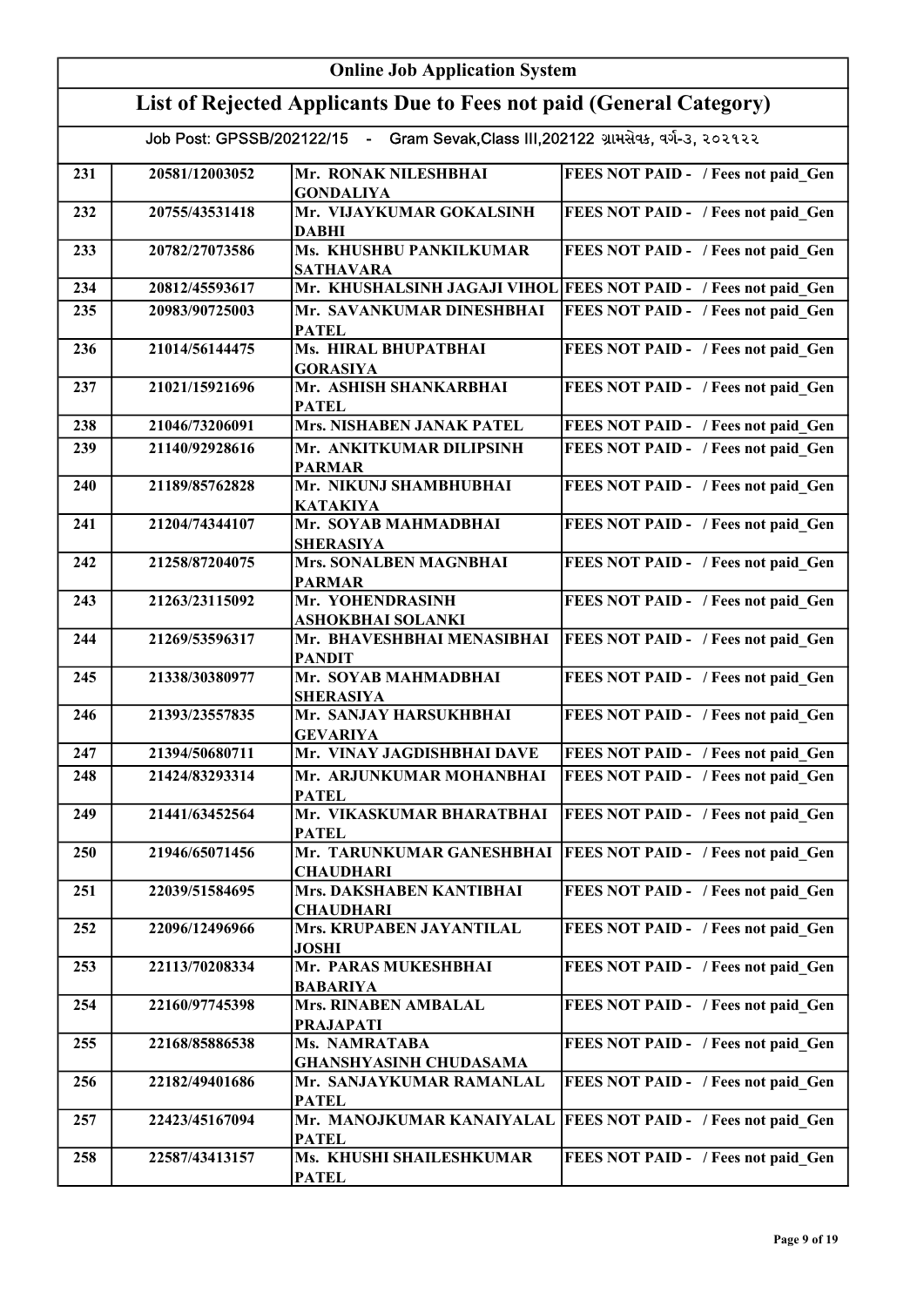|     | <b>Online Job Application System</b> |                                                                                     |                                                                  |  |
|-----|--------------------------------------|-------------------------------------------------------------------------------------|------------------------------------------------------------------|--|
|     |                                      | List of Rejected Applicants Due to Fees not paid (General Category)                 |                                                                  |  |
|     |                                      | Job Post: GPSSB/202122/15 - Gram Sevak, Class III, 202122 ગ્રામસેવક, વર્ગ-૩, ૨૦૨૧૨૨ |                                                                  |  |
|     |                                      |                                                                                     |                                                                  |  |
| 259 | 22590/52236621                       | Mr. MAHENDRASINH<br><b>JITENDRASINH RATHOD</b>                                      | FEES NOT PAID - / Fees not paid Gen                              |  |
| 260 | 22595/29285425                       | Mr. NATVARSINH DILIPSINH<br><b>THAKOR</b>                                           | FEES NOT PAID - / Fees not paid Gen                              |  |
| 261 | 22806/29919455                       | Mr. NIKUNJ JAYANTILAL<br><b>KALARIYA</b>                                            | FEES NOT PAID - / Fees not paid Gen                              |  |
| 262 | 22968/14284101                       | Mr. RAJENDRASINH<br><b>BAHADURSINH VAGHELA</b>                                      | FEES NOT PAID - / Fees not paid_Gen                              |  |
| 263 | 23032/34847068                       | Ms. SHWETA DINESHBHAI<br><b>THUMMAR</b>                                             | FEES NOT PAID - / Fees not paid Gen                              |  |
| 264 | 23059/58778418                       |                                                                                     | Mr. VIBHAKAR TULSIBHAI KHENI FEES NOT PAID - / Fees not paid Gen |  |
| 265 | 23541/86708088                       | Mr. KRUNALKUMAR<br><b>RAMANBHAI PATEL</b>                                           | FEES NOT PAID - / Fees not paid_Gen                              |  |
| 266 | 23553/36241033                       | Mr. PRADIPSINH MELABHAI<br><b>SINDHA</b>                                            | FEES NOT PAID - / Fees not paid Gen                              |  |
| 267 | 23588/38882765                       | Ms. JIGNABA HARPALSINH<br><b>CHAUHAN</b>                                            | FEES NOT PAID - / Fees not paid Gen                              |  |
| 268 | 23730/41606532                       | Mr. SANJAYSINH NATVARSINH<br><b>RAHEVAR</b>                                         | FEES NOT PAID - / Fees not paid Gen                              |  |
| 269 | 23852/10786196                       | Mr. KARAN JESANGBHAI<br><b>PARMAR</b>                                               | FEES NOT PAID - / Fees not paid Gen                              |  |
| 270 | 23876/85715466                       | Ms. BHAGVATIBEN<br>PARSOTTAMBHAI PATEL                                              | FEES NOT PAID - / Fees not paid Gen                              |  |
| 271 | 23882/56118283                       | Mr. RUTVIK SURYAKANT PATEL                                                          | FEES NOT PAID - / Fees not paid_Gen                              |  |
| 272 | 23936/25208452                       | Mr. DHAVAL LALCHAND<br><b>RAMCHANDANI</b>                                           | FEES NOT PAID - / Fees not paid Gen                              |  |
| 273 | 24112/56665867                       | Mr. HARDIKKUMAR                                                                     | FEES NOT PAID - / Fees not paid Gen                              |  |
| 274 | 24151/59129555                       | <b>VIKRAMBHAI PATEL</b><br>Mr. RAJENDRAKUMAR                                        | FEES NOT PAID - / Fees not paid Gen                              |  |
| 275 | 24175/67339271                       | <b>RAMANBHAI SOLANKI</b><br>Mr. YASHKUMAR                                           | FEES NOT PAID - / Fees not paid Gen                              |  |
| 276 | 24180/61980848                       | <b>CHETANKUMAR SHUKLA</b><br>Ms. BHAVANABEN JEPABHAI                                | FEES NOT PAID - / Fees not paid Gen                              |  |
| 277 | 24202/44262350                       | <b>MEVADA</b><br>Ms. AMEEBEN DINESHBHAI                                             | FEES NOT PAID - / Fees not paid Gen                              |  |
| 278 | 24305/32708509                       | <b>MORASADA</b><br>Ms. KHUSHBU PANKILKUMAR                                          | FEES NOT PAID - / Fees not paid Gen                              |  |
| 279 | 24322/65601964                       | <b>SATHAVARA</b><br>Mr. ARIFBHAI BHIKHANKHAN                                        | FEES NOT PAID - / Fees not paid Gen                              |  |
| 280 | 24445/68493089                       | <b>SIPAI</b><br>Ms. CHARMIBEN                                                       | FEES NOT PAID - / Fees not paid Gen                              |  |
| 281 | 24597/98085864                       | <b>JAGDISHKUMAR PATEL</b><br>Mr. DIPEN RATILAL VEKARIYA                             | FEES NOT PAID - / Fees not paid Gen                              |  |
| 282 | 24603/42598304                       | Ms. SHITAL SHANKAR CHAVAN                                                           | FEES NOT PAID - / Fees not paid Gen                              |  |
| 283 | 24659/15552316                       | Mr. VITEN HIMMATBHAI                                                                | FEES NOT PAID - / Fees not paid Gen                              |  |
|     |                                      | <b>KAVATHIYA</b>                                                                    |                                                                  |  |
| 284 | 24672/52810287                       | Ms. SHITAL SHANKAR CHAVAN                                                           | FEES NOT PAID - / Fees not paid Gen                              |  |
| 285 | 24687/76058054                       | Ms. SHITAL SHANKAR CHAVAN                                                           | FEES NOT PAID - / Fees not paid Gen                              |  |
| 286 | 24757/24774674                       | Ms. MAMTABAHEN AMRUTBHAI<br><b>PATEL</b>                                            | FEES NOT PAID - / Fees not paid Gen                              |  |
| 287 | 24770/48020606                       | Mr. SHIVAM PANKAJBHAI<br><b>CHANIYARA</b>                                           | FEES NOT PAID - / Fees not paid Gen                              |  |
| 288 | 24781/43606889                       | Ms. SHITAL SHANKAR CHAVAN                                                           | FEES NOT PAID - / Fees not paid Gen                              |  |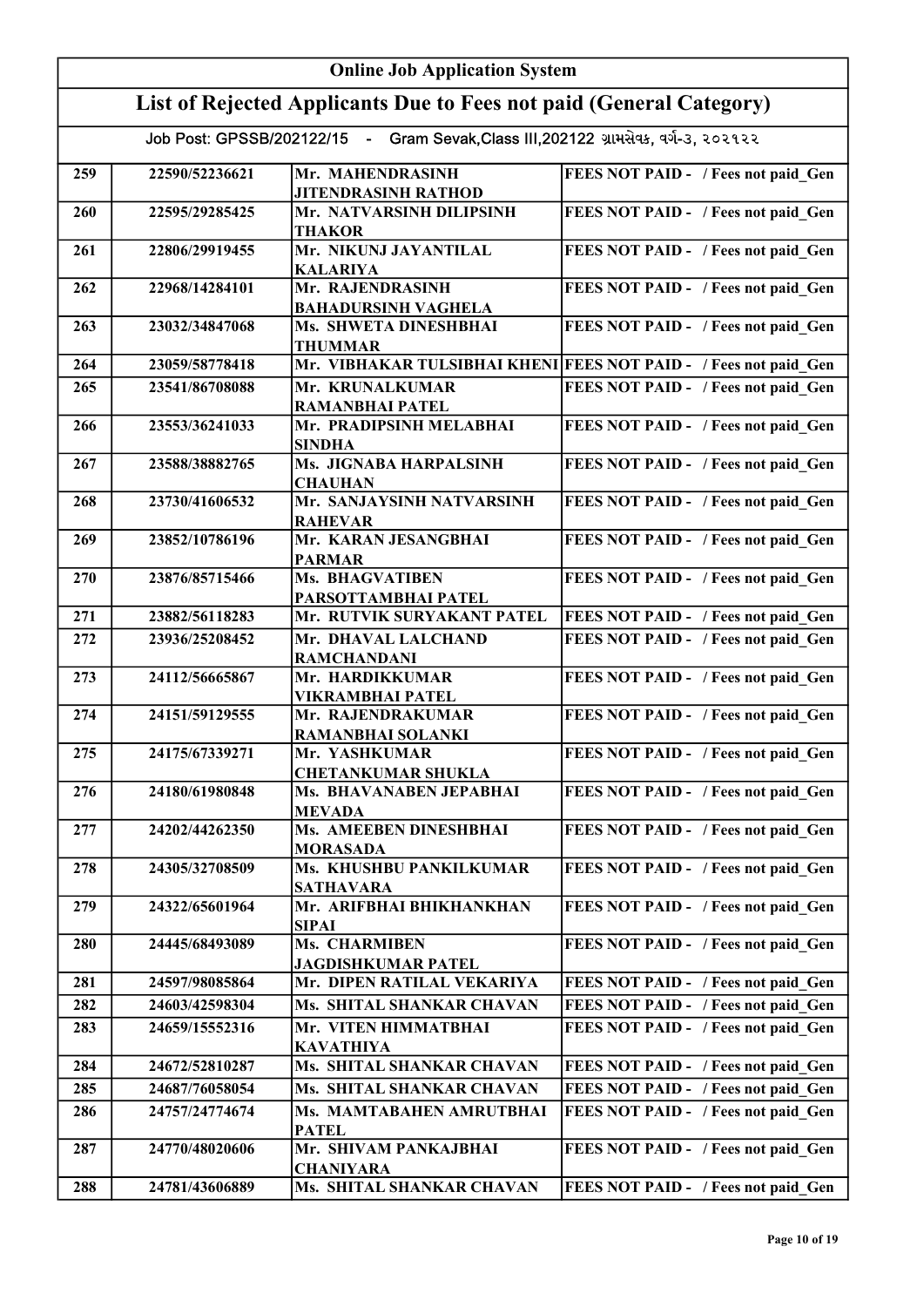| <b>Online Job Application System</b> |                |                                                                                     |                                                                     |
|--------------------------------------|----------------|-------------------------------------------------------------------------------------|---------------------------------------------------------------------|
|                                      |                | List of Rejected Applicants Due to Fees not paid (General Category)                 |                                                                     |
|                                      |                | Job Post: GPSSB/202122/15 - Gram Sevak, Class III, 202122 ગ્રામસેવક, વર્ગ-૩, ૨૦૨૧૨૨ |                                                                     |
| 289                                  | 24879/24743246 | Mr. VISHALKUMAR KESHAVLAL<br><b>DOBARIYA</b>                                        | <b>FEES NOT PAID - / Fees not paid Gen</b>                          |
| 290                                  | 24939/56548835 | Ms. SHITAL SHANKAR CHAVAN                                                           | FEES NOT PAID - / Fees not paid Gen                                 |
| 291                                  | 25005/85170618 | Mr. UTSAVKUMAR ASHOKBHAI<br><b>PATEL</b>                                            | FEES NOT PAID - / Fees not paid Gen                                 |
| 292                                  | 25132/84095026 | Ms. KRISHNA GHANSHYAMBHAI<br><b>DOBARIYA</b>                                        | FEES NOT PAID - / Fees not paid Gen                                 |
| 293                                  | 25149/35822237 | Mr. HARPALSINH CHATURSINH<br><b>THAKOR</b>                                          | FEES NOT PAID - / Fees not paid_Gen                                 |
| 294                                  | 25253/33708079 | Mr. AJAYSINH JAVANSINH<br><b>RATHOD</b>                                             | FEES NOT PAID - / Fees not paid Gen                                 |
| 295                                  | 25289/48781920 | Mr. HARSHITKUMAR SHIVLAL<br><b>RAMANI</b>                                           | FEES NOT PAID - / Fees not paid Gen                                 |
| 296                                  | 25302/78914121 | <b>Ms. ANITA ARJUNSINH RATHOD</b>                                                   | FEES NOT PAID - / Fees not paid Gen                                 |
| 297                                  | 25313/65439416 | Mr. SAGAR DILIPBHAI JOSHI                                                           | FEES NOT PAID - / Fees not paid Gen                                 |
| 298                                  | 25317/90413942 | Mr. HARSHITKUMAR SHIVLAL<br><b>RAMANI</b>                                           | FEES NOT PAID - / Fees not paid Gen                                 |
| 299                                  | 25388/43013152 | Mr. HARIHAR DEVENDRABHAI<br><b>JANI</b>                                             | FEES NOT PAID - / Fees not paid Gen                                 |
| 300                                  | 25425/38891803 | Ms. SADHANA RASIKBHAI<br><b>KAKADIYA</b>                                            | FEES NOT PAID - / Fees not paid_Gen                                 |
| 301                                  | 25665/45898634 | Mr. BHAVESHKUMAR VIRJIBHAI<br><b>DABHI</b>                                          | FEES NOT PAID - / Fees not paid_Gen                                 |
| 302                                  | 25999/96607555 | Dr. MEHULKUMAR<br><b>JAGDISHBHAI PATEL</b>                                          | FEES NOT PAID - / Fees not paid_Gen                                 |
| 303                                  | 26139/57261921 | Mrs. NILAM ISHAKMAHMAD<br><b>VORA</b>                                               | FEES NOT PAID - / Fees not paid Gen                                 |
| 304                                  | 26271/70157502 | Mr. RAVI BHANJIBHAI<br><b>VAGHASIYA</b>                                             | FEES NOT PAID - / Fees not paid_Gen                                 |
| 305                                  | 26487/19073025 | Mr. TARAK FALJIBHAI<br><b>CHAUDHARI</b>                                             | FEES NOT PAID - / Fees not paid Gen                                 |
| 306                                  | 26499/58404673 |                                                                                     | Mr. DILIP SAJAN BHAI RAVALIYA   FEES NOT PAID - / Fees not paid Gen |
| 307                                  | 26636/19036531 | Mr. SHAILESHKUMAR<br><b>HIMMATBHAI CHAUHAN</b>                                      | FEES NOT PAID - / Fees not paid Gen                                 |
| 308                                  | 26696/55788175 | Ms. DHARA MAVJI BHAI ADROJA                                                         | FEES NOT PAID - / Fees not paid Gen                                 |
| 309                                  | 26736/57711154 | Mr. JAY ATULBHAI PATEL                                                              | FEES NOT PAID - / Fees not paid Gen                                 |
| 310                                  | 26830/66850488 | Mr. HUJAIFAH ABDULAZIZ JOLI                                                         | FEES NOT PAID - / Fees not paid Gen                                 |
| 311                                  | 26957/44867571 | Mr. AJAY KARANBHAI GOHIL                                                            | FEES NOT PAID - / Fees not paid Gen                                 |
| 312                                  | 27017/73873126 | Ms. MAMTABAHEN AMRUTBHAI<br><b>PATEL</b>                                            | FEES NOT PAID - / Fees not paid Gen                                 |
| 313                                  | 27052/16197132 | Mr. HUJAIFAH ABDULAZIZ JOLI                                                         | FEES NOT PAID - / Fees not paid Gen                                 |
| 314                                  | 27111/42445473 | Mr. MAHESH RAJABHAI MARU                                                            | FEES NOT PAID - / Fees not paid Gen                                 |
| 315                                  | 27115/47503206 |                                                                                     | Mr. ANKIT DHIRAJLAL SARANIYA FEES NOT PAID - / Fees not paid Gen    |
| 316                                  | 27331/10200718 | Ms. KAJAL NAGJIBHAI KAVAD                                                           | FEES NOT PAID - / Fees not paid Gen                                 |
| 317                                  | 27349/68624348 | Mr. SANJAYKUMAR<br><b>CHOTHABHAI SHIYAL</b>                                         | FEES NOT PAID - / Fees not paid Gen                                 |
| 318                                  | 27420/70740782 | Mr. SANJAYKUMAR<br><b>CHOTHABHAI SHIYAL</b>                                         | FEES NOT PAID - / Fees not paid Gen                                 |
| 319                                  | 27725/51315495 | Mr. SALMANBHAI HABIBBHAI<br><b>ARODIYA</b>                                          | FEES NOT PAID - / Fees not paid Gen                                 |
| 320                                  | 27749/25660259 | Mr. PRAGNESHBHAI KESHAVLAL<br><b>PANCHAL</b>                                        | <b>FEES NOT PAID - / Fees not paid Gen</b>                          |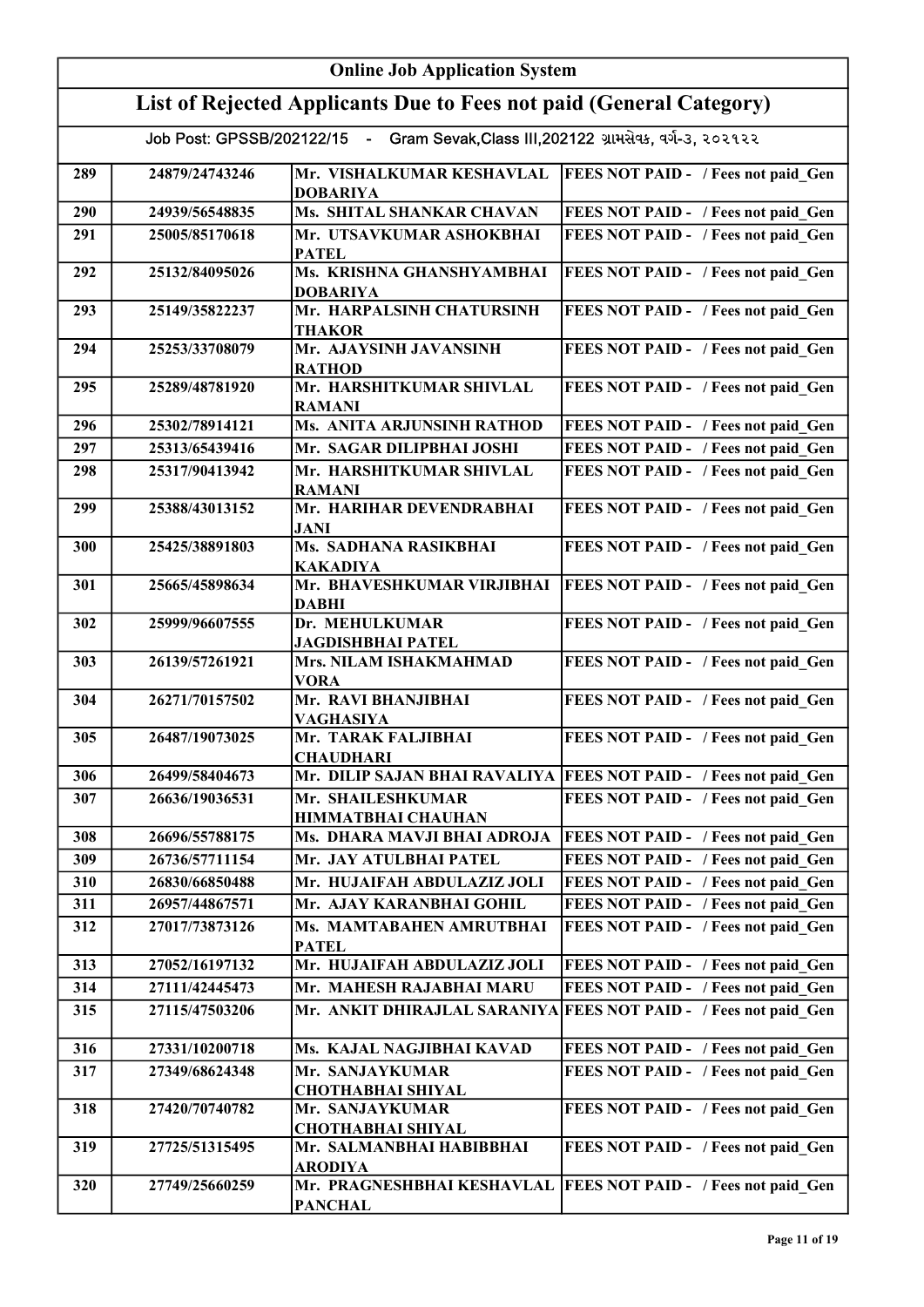|     | <b>Online Job Application System</b> |                                                                                     |                                                                 |  |
|-----|--------------------------------------|-------------------------------------------------------------------------------------|-----------------------------------------------------------------|--|
|     |                                      | List of Rejected Applicants Due to Fees not paid (General Category)                 |                                                                 |  |
|     |                                      | Job Post: GPSSB/202122/15 - Gram Sevak, Class III, 202122 ગ્રામસેવક, વર્ગ-૩, ૨૦૨૧૨૨ |                                                                 |  |
| 321 | 27781/21081312                       | Mr. JATINKUMAR VINODBHAI<br><b>PANCHAL</b>                                          | FEES NOT PAID - / Fees not paid Gen                             |  |
| 322 | 27861/98381571                       | <b>Ms. JALPABEN RAKESHGIRI</b><br><b>GOSWAMI</b>                                    | FEES NOT PAID - / Fees not paid Gen                             |  |
| 323 | 27895/52278266                       | Mr. DHAVALKUMAR<br><b>RAMANBHAI PATEL</b>                                           | FEES NOT PAID - / Fees not paid Gen                             |  |
| 324 | 28325/56567616                       | Mr. ASHISH DINESHBHAI AKBARI                                                        | <b>FEES NOT PAID - / Fees not paid Gen</b>                      |  |
| 325 | 28369/17294748                       | Mr. NIRAJKUMAR SHATISHBHAI<br><b>PATEL</b>                                          | FEES NOT PAID - / Fees not paid Gen                             |  |
| 326 | 28410/33336641                       | Mr. HUJAIFAH ABDULAZIZ JOLI                                                         | FEES NOT PAID - / Fees not paid_Gen                             |  |
| 327 | 28612/59797103                       | Mr. KASHYAPKUMAR<br>MUKUNDBHAI PATEL                                                | FEES NOT PAID - / Fees not paid Gen                             |  |
| 328 | 28695/49721192                       | Mr. PANKAJ BHARATBHAI<br><b>PARMAR</b>                                              | FEES NOT PAID - / Fees not paid Gen                             |  |
| 329 | 28808/18662109                       | Mr. HUJAIFAH ABDULAZIZ JOLI                                                         | FEES NOT PAID - / Fees not paid Gen                             |  |
| 330 | 28890/77664157                       | Mrs. YOGINA DHARMESHBHAI<br><b>NAYKA</b>                                            | FEES NOT PAID - / Fees not paid Gen                             |  |
| 331 | 28891/60318583                       | Mr. DARSHAK GIRISHBHAI<br><b>DARSHAK</b>                                            | FEES NOT PAID - / Fees not paid Gen                             |  |
| 332 | 28999/94717254                       | Mr. DARSHAK GIRISHBHAI<br><b>FULMALIYA</b>                                          | FEES NOT PAID - / Fees not paid Gen                             |  |
| 333 | 29053/26962611                       | Ms. RIDHDHI CHIMANBHAI<br><b>GHADIYA</b>                                            | FEES NOT PAID - / Fees not paid_Gen                             |  |
| 334 | 29098/92052036                       | Mr. HUJAIFAH ABDULAZIZ JOLI                                                         | FEES NOT PAID - / Fees not paid Gen                             |  |
| 335 | 29234/32283940                       | Mr. RUSHIKESH RAJANIKANT<br><b>PATEL</b>                                            | FEES NOT PAID - / Fees not paid Gen                             |  |
| 336 | 29318/65172430                       | Mr. PUNITKUMAR SHANTILAL<br><b>VACHHANI</b>                                         | FEES NOT PAID - / Fees not paid Gen                             |  |
| 337 | 29410/37601230                       | Mr. JAYDEEP BHARAT BHAI<br><b>GODHAVIYA</b>                                         | FEES NOT PAID - / Fees not paid Gen                             |  |
| 338 | 29415/41247558                       | Mrs. JAYMINA JITUBHAI PATEL                                                         | FEES NOT PAID - / Fees not paid Gen                             |  |
| 339 | 29420/36226458                       |                                                                                     | Mr. VIVEK BHAGVANBHAI PATAT FEES NOT PAID - / Fees not paid Gen |  |
| 340 | 29483/52003022                       | Ms. BHAKTI KISHORBHAI<br><b>NADPARA</b>                                             | FEES NOT PAID - / Fees not paid Gen                             |  |
| 341 | 29524/55579591                       | Mr. AKSHAR AMIT PATEL                                                               | FEES NOT PAID - / Fees not paid Gen                             |  |
| 342 | 29562/85554603                       | Mr. BHAVIN KARSHAN BHAI<br><b>PITHIYA</b>                                           | FEES NOT PAID - / Fees not paid Gen                             |  |
| 343 | 29600/72126365                       | Mr. SANJAYKUMAR DINESHBHAI<br><b>RAVAL</b>                                          | FEES NOT PAID - / Fees not paid Gen                             |  |
| 344 | 29754/89549349                       | Mrs. SHILPABEN UMEDSINH<br><b>BARIA</b>                                             | FEES NOT PAID - / Fees not paid Gen                             |  |
| 345 | 29767/60142412                       | Mrs. SHILPABEN UMEDSINH<br><b>BARIA</b>                                             | FEES NOT PAID - / Fees not paid Gen                             |  |
| 346 | 29792/43050882                       | Mr. MOHMADSAFIK ABDUL BHAI<br><b>DEKAVADIYA</b>                                     | <b>FEES NOT PAID - / Fees not paid Gen</b>                      |  |
| 347 | 29820/65606931                       | Mr. SAVANKUMAR DINESHBHAI<br><b>PATEL</b>                                           | FEES NOT PAID - / Fees not paid Gen                             |  |
| 348 | 29889/33692708                       | Mrs. KRUPALI BHARATBHAI<br><b>MIYANI</b>                                            | FEES NOT PAID - / Fees not paid Gen                             |  |
| 349 | 29912/99862853                       | Mr. YOGESHGIRI KARSHANGIRI<br>APARNATHI                                             | FEES NOT PAID - / Fees not paid Gen                             |  |
| 350 | 29999/19250454                       | Mr. PAWAN CHANDER BOSH<br><b>KUMAR</b>                                              | FEES NOT PAID - / Fees not paid Gen                             |  |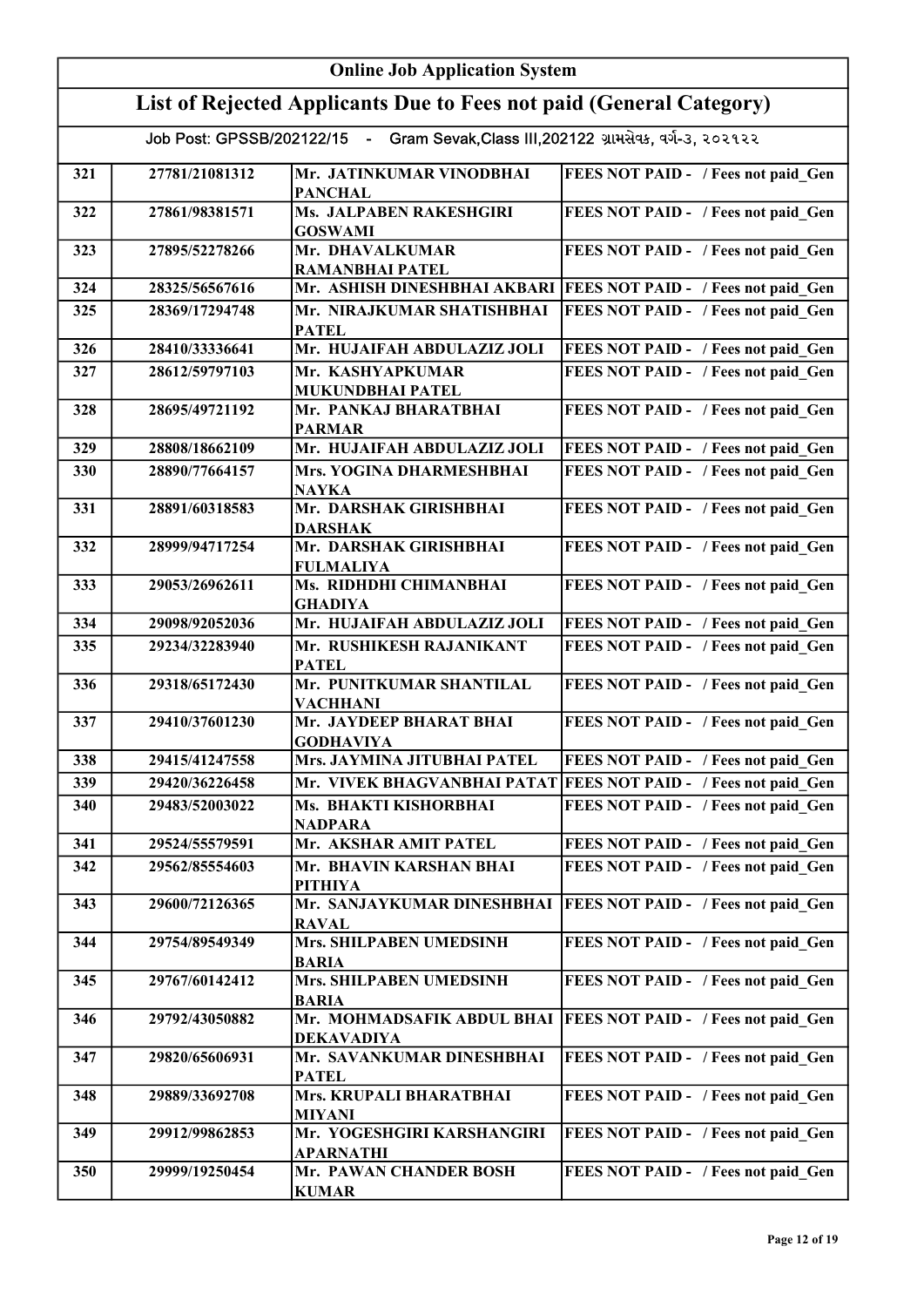| <b>Online Job Application System</b>                                                |                |                                                              |                                            |  |
|-------------------------------------------------------------------------------------|----------------|--------------------------------------------------------------|--------------------------------------------|--|
| List of Rejected Applicants Due to Fees not paid (General Category)                 |                |                                                              |                                            |  |
| Job Post: GPSSB/202122/15 - Gram Sevak, Class III, 202122 ગ્રામસેવક, વર્ગ-૩, ૨૦૨૧૨૨ |                |                                                              |                                            |  |
| 351                                                                                 |                |                                                              |                                            |  |
|                                                                                     | 30002/42365091 | Mr. AJAYKUMAR RAJESHBHAI<br><b>SOLANKI</b>                   | FEES NOT PAID - / Fees not paid Gen        |  |
| 352                                                                                 | 30003/57342882 | <b>Ms. HEENABAHEN</b><br><b>MANASUKHLAL SONI</b>             | FEES NOT PAID - / Fees not paid_Gen        |  |
| 353                                                                                 | 30049/17183858 | Mr. PUNITKUMAR SHANTILAL<br><b>VACHHANI</b>                  | FEES NOT PAID - / Fees not paid_Gen        |  |
| 354                                                                                 | 30065/19715199 | Ms. NISHABEN SHIVABHAI<br><b>CHAUDHARY</b>                   | FEES NOT PAID - / Fees not paid Gen        |  |
| 355                                                                                 | 30098/27785424 | Mr. GOVIND GHUSABHAI<br><b>PANCHANI</b>                      | FEES NOT PAID - / Fees not paid Gen        |  |
| 356                                                                                 | 30115/95608010 | Ms. CHARMIBEN<br><b>JAGDISHKUMAR PATEL</b>                   | FEES NOT PAID - / Fees not paid Gen        |  |
| 357                                                                                 | 30163/43191754 | Ms. CHARMIBEN<br><b>JAGDISHKUMAR PATEL</b>                   | FEES NOT PAID - / Fees not paid Gen        |  |
| 358                                                                                 | 30166/61748727 | Mrs. MITALBEN MANASIBHAI                                     | FEES NOT PAID - / Fees not paid Gen        |  |
| 359                                                                                 | 30238/18243218 | <b>VAJA</b><br>Ms. DIPIKABEN MOTIBHAI SALVI                  | <b>FEES NOT PAID - / Fees not paid Gen</b> |  |
| 360                                                                                 | 30255/47550712 | Ms. RADHA KISHORBHAI DAVE                                    | FEES NOT PAID - / Fees not paid Gen        |  |
| 361                                                                                 | 30268/17648356 | Ms. CHARMIBEN                                                | FEES NOT PAID - / Fees not paid Gen        |  |
| 362                                                                                 | 30281/53699893 | <b>JAGDISHKUMAR PATEL</b><br>Mr. DEVRNDRASINH                | FEES NOT PAID - / Fees not paid Gen        |  |
| 363                                                                                 | 30325/24961339 | NARENDRASINH JADEJA<br>Mr. HARDIK SURESHBHAI LAD             | FEES NOT PAID - / Fees not paid Gen        |  |
| 364                                                                                 | 30380/70352709 | Mrs. CHAITALIBEN BHUPATSINH                                  | FEES NOT PAID - / Fees not paid Gen        |  |
|                                                                                     |                | <b>ATODARIYA</b>                                             |                                            |  |
| 365                                                                                 | 30382/11338727 | Ms. JINAL MANOJBHAI PATEL                                    | FEES NOT PAID - / Fees not paid Gen        |  |
| 366                                                                                 | 30461/31073025 | Mr. DHARMENDRASINH<br><b>DILIPSINH PARMAR</b>                | FEES NOT PAID - / Fees not paid Gen        |  |
| 367                                                                                 | 30549/33480150 | Mr. MADARSING SOLANKI<br><b>JAGDIPSINH</b>                   | FEES NOT PAID - / Fees not paid Gen        |  |
| 368                                                                                 | 30580/20331616 | Mrs. MITALBEN MANASIBHAI<br><b>VAJA</b>                      | FEES NOT PAID - / Fees not paid Gen        |  |
| 369                                                                                 | 30752/50629402 | Mr. SNEHALBHAI BHAGVANBHAI<br><b>KOLCHA</b>                  | <b>FEES NOT PAID - / Fees not paid Gen</b> |  |
| 370                                                                                 | 30828/28307688 | Mr. JAYANTIBHAI DESAIBHAI<br><b>SHODA</b>                    | FEES NOT PAID - / Fees not paid_Gen        |  |
| 371                                                                                 | 30908/70654018 | Mr. VISHAL KARSHANBHAI<br><b>BARIYA</b>                      | FEES NOT PAID - / Fees not paid Gen        |  |
| 372                                                                                 | 30915/22580813 | Mr. MOHDMUZTABA TAHA<br><b>SIDDIQUI</b>                      | FEES NOT PAID - / Fees not paid Gen        |  |
| 373                                                                                 | 30971/86240725 | Mr. SALMANKHAN AMIKHAN<br><b>BELIM</b>                       | FEES NOT PAID - / Fees not paid Gen        |  |
| 374                                                                                 | 31054/14061394 | <b>Ms. RIVA PRAVINBHAI</b><br><b>VAGHASIYA</b>               | FEES NOT PAID - / Fees not paid Gen        |  |
| 375                                                                                 | 31064/28867793 | Mr. KAUSHIK UKABHAI DODIA                                    | FEES NOT PAID - / Fees not paid Gen        |  |
| 376                                                                                 | 31111/43589076 | Ms. KRISHNABEN JESUKHBHAI                                    | FEES NOT PAID - / Fees not paid Gen        |  |
| 377                                                                                 | 31127/61667447 | <b>BHUVA</b><br>Ms. HEMABEN VIJAYKUMAR                       | FEES NOT PAID - / Fees not paid Gen        |  |
| 378                                                                                 | 31215/82627662 | <b>RAVAL</b><br>Mr. HIMENKUMAR ASHVINBHAI                    | FEES NOT PAID - / Fees not paid Gen        |  |
| 379                                                                                 | 31230/36272909 | <b>MAKADIYA</b><br>Mrs. MEENABEN GHEMARBHAI<br><b>KUNIYA</b> | FEES NOT PAID - / Fees not paid Gen        |  |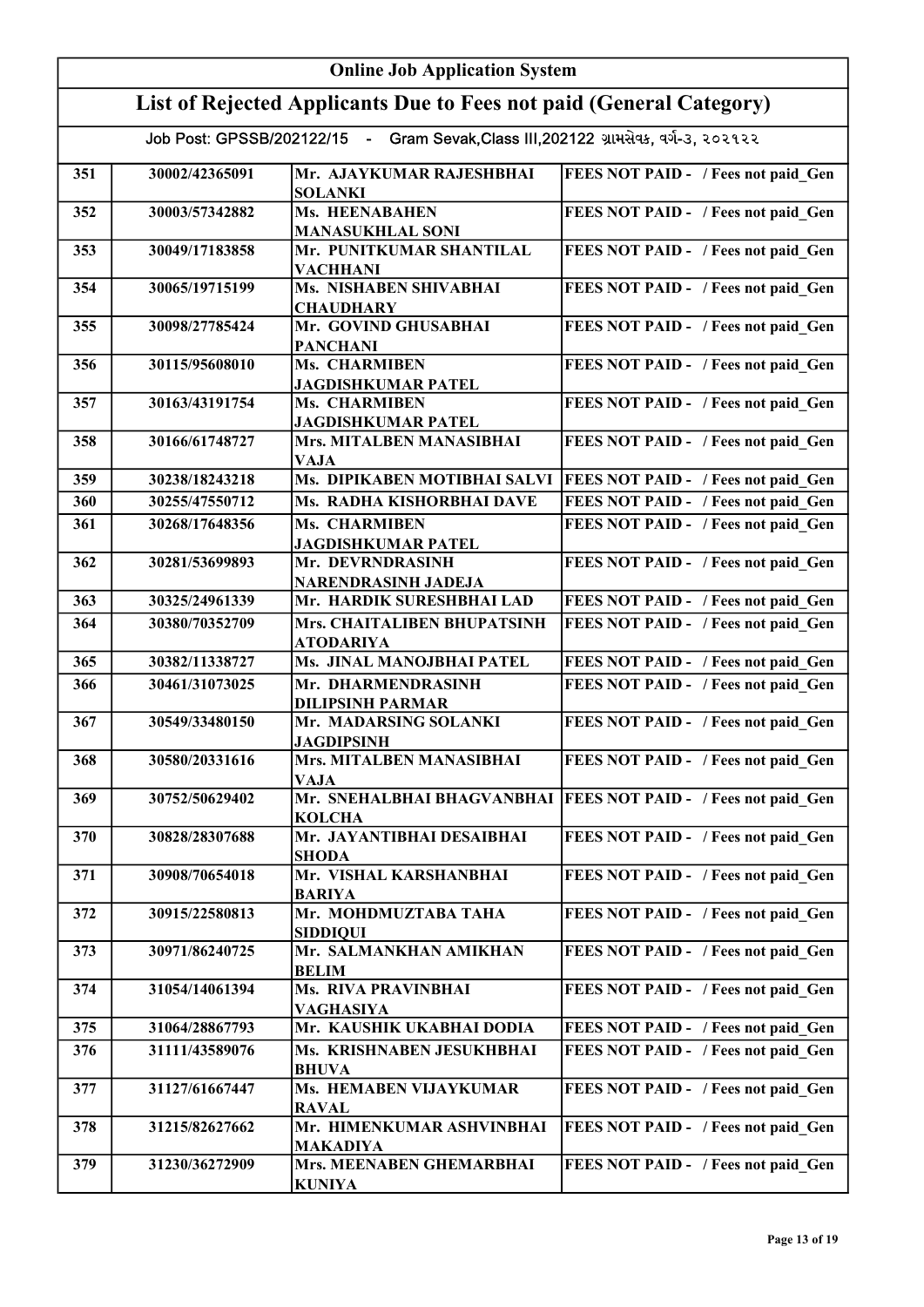| <b>Online Job Application System</b>                                                |                |                                                                                |                                                                 |
|-------------------------------------------------------------------------------------|----------------|--------------------------------------------------------------------------------|-----------------------------------------------------------------|
| List of Rejected Applicants Due to Fees not paid (General Category)                 |                |                                                                                |                                                                 |
| Job Post: GPSSB/202122/15 - Gram Sevak, Class III, 202122 ગ્રામસેવક, વર્ગ-3, ૨૦૨૧૨૨ |                |                                                                                |                                                                 |
|                                                                                     |                |                                                                                |                                                                 |
| 380                                                                                 | 31647/72838076 | Mr. BHAVIKKUMAR<br><b>JAYANTIBHAI PATEL</b>                                    | FEES NOT PAID - / Fees not paid Gen                             |
| 381                                                                                 | 31649/62944139 | Mr. CHHATRAPALSINH<br><b>BHOJARAJSIN SARVAIYA</b>                              | FEES NOT PAID - / Fees not paid Gen                             |
| 382                                                                                 | 31750/82359135 | Mrs. RASHMIKABEN SOMABHAI<br><b>PRAJAPATI</b>                                  | FEES NOT PAID - / Fees not paid_Gen                             |
| 383                                                                                 | 31753/68016357 | Mrs. RASMIKABEN<br>SATISHKUMAR PRAJAPATI                                       | FEES NOT PAID - / Fees not paid Gen                             |
| 384                                                                                 | 31805/82909179 | Mr. KANAKSINH MANSINGBHAI<br><b>PARMAR</b>                                     | FEES NOT PAID - / Fees not paid Gen                             |
| 385                                                                                 | 31835/51861080 | Ms. HETALKUMARI<br><b>HITENDRABHAI PATEL</b>                                   | FEES NOT PAID - / Fees not paid Gen                             |
| 386                                                                                 | 31894/58287896 | Mr. ANILKUMAR KANABHAI<br><b>CHUDASAMA</b>                                     | FEES NOT PAID - / Fees not paid_Gen                             |
| 387                                                                                 | 31986/58829851 | Mr. RAJAN PRAKASHBHAI JOSHI                                                    | FEES NOT PAID - / Fees not paid_Gen                             |
| 388                                                                                 | 32050/40315700 | Mr. DIGVIJAYSINH HARISINH<br><b>PADHIYAR</b>                                   | FEES NOT PAID - / Fees not paid Gen                             |
| 389                                                                                 | 32151/95877427 | Mr. RAMESHBHAI MURUBHAI<br><b>SHIR</b>                                         | FEES NOT PAID - / Fees not paid Gen                             |
| 390                                                                                 | 32157/82129733 | Mr. SHAILESHSINH DIPSINH<br><b>GADHIYA</b>                                     | FEES NOT PAID - / Fees not paid Gen                             |
| 391                                                                                 | 32194/46743945 | Mr. BAPULAL MANGILAL<br><b>LABANA</b>                                          | FEES NOT PAID - / Fees not paid Gen                             |
| 392                                                                                 | 32226/82772793 | Mr. MAYUR GORADHANBHAI<br><b>BORAD</b>                                         | FEES NOT PAID - / Fees not paid Gen                             |
| 393                                                                                 | 32263/92458006 | Mr. HARDIKBHAI<br><b>CHAMPAKBHAI PATEL</b>                                     | FEES NOT PAID - / Fees not paid Gen                             |
| 394                                                                                 | 32361/49718240 | Mr. KAILASH SHANTILAL<br><b>LABANA</b>                                         | FEES NOT PAID - / Fees not paid Gen                             |
| 395                                                                                 | 32461/31599214 | Mr. PRATAPBHAI GATURBHAI<br><b>MER</b>                                         | FEES NOT PAID - / Fees not paid Gen                             |
| 396                                                                                 | 32465/54306800 | Mr. SIDDHARTH RAMESHBHAI<br><b>GOVINDBHAI GADHAVI GADHAVI</b>                  | FEES NOT PAID - / Fees not paid Gen                             |
| 397                                                                                 | 32624/56753092 |                                                                                | Mr. VIVEK BHAGVANBHAI PATAT FEES NOT PAID - / Fees not paid Gen |
| 398                                                                                 | 32661/12586671 | Mr. SIDDHARTH RAMESHBHAI<br><b>GOVINDBHAI GADHAVI GADHAVI</b>                  | FEES NOT PAID - / Fees not paid Gen                             |
| 399                                                                                 | 32707/44595047 | Mr. RAJESHBHAI RAVJIBHAI<br><b>CHAVDA</b>                                      | FEES NOT PAID - / Fees not paid Gen                             |
| 400                                                                                 | 32711/91393260 | Ms. VIDHI KAMLESH KUMAR<br><b>PATEL</b>                                        | FEES NOT PAID - / Fees not paid Gen                             |
| 401                                                                                 | 32732/57887779 | Ms. JINAL MANOJBHAI PATEL                                                      | FEES NOT PAID - / Fees not paid Gen                             |
| 402                                                                                 | 32780/69722259 | Mr. JITENDRA BIPINBHAI MEHTA                                                   | <b>FEES NOT PAID - / Fees not paid Gen</b>                      |
| 403                                                                                 | 32802/24006318 | Mr. DILIPSINH                                                                  | FEES NOT PAID - / Fees not paid Gen                             |
| 404                                                                                 | 32806/61721726 | <b>DHARMENDRASINH DABHI</b><br><b>Mrs. VIDHATABEN</b><br>RAJENDRAPRASAD PATHAK | FEES NOT PAID - / Fees not paid Gen                             |
| 405                                                                                 | 32816/28041330 | Mr. JAYDEEP MAHESHBHAI<br><b>DELVADIYA</b>                                     | FEES NOT PAID - / Fees not paid Gen                             |
| 406                                                                                 | 32845/17205528 | Ms. SHRUTI JAYESHBHAI                                                          | FEES NOT PAID - / Fees not paid Gen                             |
| 407                                                                                 | 32891/71485802 | <b>PAGHDAR</b><br>Mrs. KINJAL PATHIK KHAMAR                                    | FEES NOT PAID - / Fees not paid Gen                             |
| 408                                                                                 | 32915/33602217 | Mr. PARV PATEL KANU BHAI                                                       | FEES NOT PAID - / Fees not paid Gen                             |
|                                                                                     |                | <b>PATEL</b>                                                                   |                                                                 |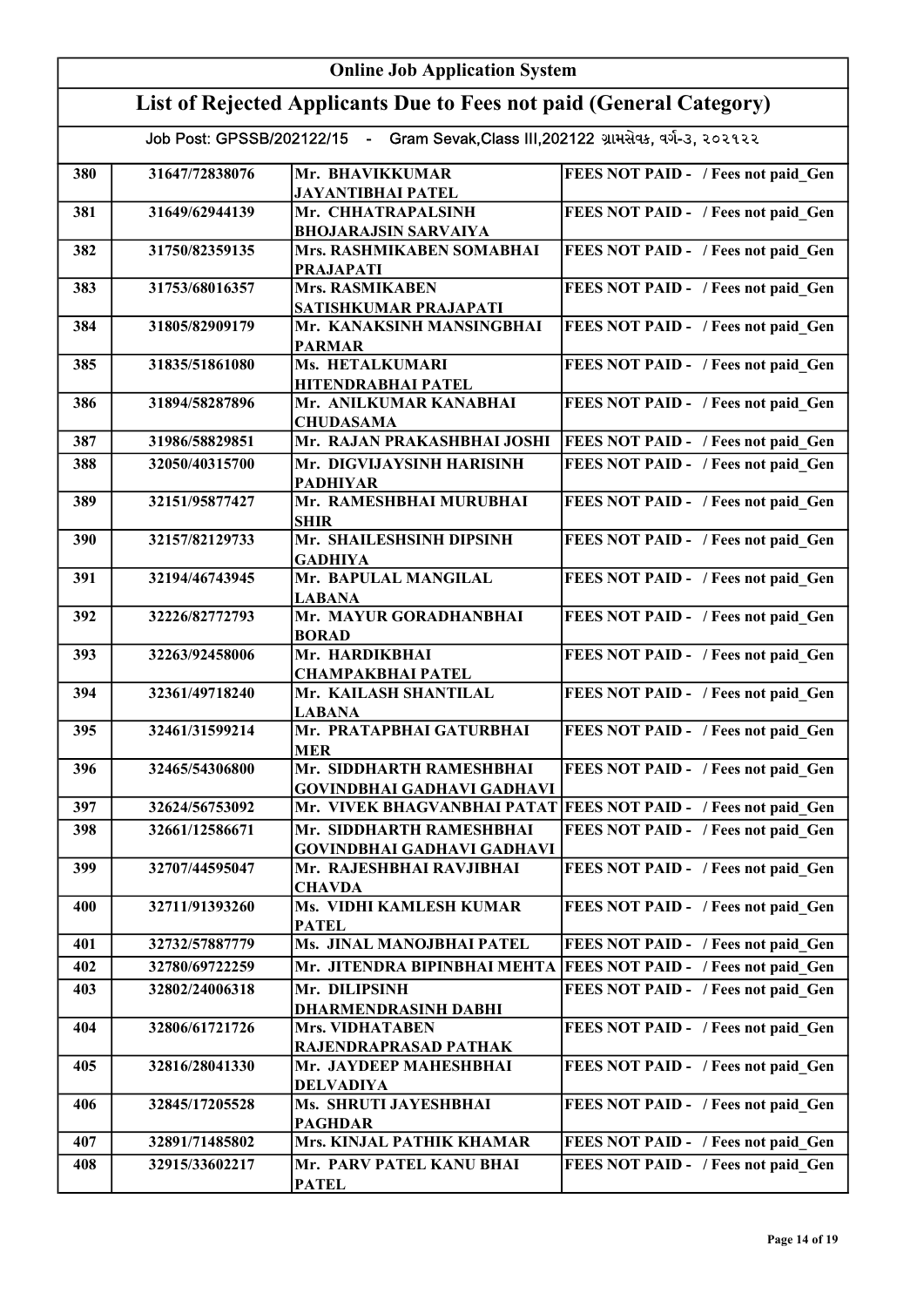| <b>Online Job Application System</b>                                                |                |                                                |                                     |
|-------------------------------------------------------------------------------------|----------------|------------------------------------------------|-------------------------------------|
| List of Rejected Applicants Due to Fees not paid (General Category)                 |                |                                                |                                     |
| Job Post: GPSSB/202122/15 - Gram Sevak, Class III, 202122 ગ્રામસેવક, વર્ગ-૩, ૨૦૨૧૨૨ |                |                                                |                                     |
| 409                                                                                 | 32939/47949978 | Ms. MONIKA MANSUKHBHAI<br><b>HIRAPARA</b>      | FEES NOT PAID - / Fees not paid Gen |
| 410                                                                                 | 32998/56491815 | Ms. RIDHDHI CHIMANBHAI<br><b>GHADIYA</b>       | FEES NOT PAID - / Fees not paid_Gen |
| 411                                                                                 | 33052/58325111 | Mrs. NEHAKUMARI RAMESH<br><b>MALAKAR</b>       | FEES NOT PAID - / Fees not paid Gen |
| 412                                                                                 | 33077/83540537 | Mr. RAJENDRASINH<br><b>BAHADURSINH VAGHELA</b> | FEES NOT PAID - / Fees not paid Gen |
| 413                                                                                 | 33127/38862437 | Mr. MIHIR VIPULBHAI BHAVSAR                    | FEES NOT PAID - / Fees not paid Gen |
| 414                                                                                 | 33136/55340035 | Mr. YUGDEV VANRAJSINH VALA                     | FEES NOT PAID - / Fees not paid Gen |
| 415                                                                                 | 33170/87832495 | Ms. NICHITA BHIKHABHAI<br><b>SORATHIYA</b>     | FEES NOT PAID - / Fees not paid Gen |
| 416                                                                                 | 33216/47662135 | Ms. SHILPABEN BHANUBHAI<br><b>CHAVADA</b>      | FEES NOT PAID - / Fees not paid Gen |
| 417                                                                                 | 33260/94297527 | Ms. PRIYANKABEN RAJESHBHAI<br><b>CHAUHAN</b>   | FEES NOT PAID - / Fees not paid Gen |
| 418                                                                                 | 33272/47923998 | Ms. DIPTI RAMESHBHAI<br><b>PRAJAPATI</b>       | FEES NOT PAID - / Fees not paid Gen |
| 419                                                                                 | 33306/23021880 | Mr. AJITKUMAR BHAGVANSINH<br><b>SODHA</b>      | FEES NOT PAID - / Fees not paid Gen |
| 420                                                                                 | 33516/68940914 | Mr. DAINIK GORDHANBHAI<br><b>TILVA</b>         | FEES NOT PAID - / Fees not paid Gen |
| 421                                                                                 | 33580/37239807 | Mr. BHAVIK GIRISHBHAI                          | FEES NOT PAID - / Fees not paid Gen |
| 422                                                                                 | 33601/64141300 | Mr. ANKITKUMAR KANTILAL<br><b>PATEL</b>        | FEES NOT PAID - / Fees not paid Gen |
| 423                                                                                 | 33604/75514193 | Mr. PINKESHKUMAR MANILAL<br><b>PATEL</b>       | FEES NOT PAID - / Fees not paid Gen |
| 424                                                                                 | 33642/42281979 | Mr. PINKESHKUMAR MANILAL<br><b>PATEL</b>       | FEES NOT PAID - / Fees not paid Gen |
| 425                                                                                 | 33674/89289255 | Mr. MUKESH KUMAR<br>VITHALBHAI VADADODIYA      | FEES NOT PAID - / Fees not paid Gen |
| 426                                                                                 | 33701/17948450 | Mr. HARDIK RAMNIKBHAI<br><b>THUMAR</b>         | FEES NOT PAID - / Fees not paid Gen |
| 427                                                                                 | 33731/15345731 | Mr. RANCHHOD JASABHAI<br><b>KALOTARA</b>       | FEES NOT PAID - / Fees not paid Gen |
| 428                                                                                 | 33752/31336489 | Ms. JASUBEN JAYANTIBHAI<br><b>VEGAD</b>        | FEES NOT PAID - / Fees not paid Gen |
| 429                                                                                 | 33775/62968869 | Mr. VISHALKUMAR KURJIBHAI<br><b>BHARADAVA</b>  | FEES NOT PAID - / Fees not paid Gen |
| 430                                                                                 | 33825/66899449 | Mr. BRIJRAJSINH JAYVANTSINH<br><b>GOHIL</b>    | FEES NOT PAID - / Fees not paid Gen |
| 431                                                                                 | 33841/10978094 | Mr. KANUBHAI JYANTIBHAI<br><b>VALEVADIYA</b>   | FEES NOT PAID - / Fees not paid Gen |
| 432                                                                                 | 34023/58237457 | Mr. RAJDIPSINH BANESINH                        | FEES NOT PAID - / Fees not paid Gen |
| 433                                                                                 | 34055/31228125 | Mr. MAITRIK RAJESHKUMAR<br><b>SONI</b>         | FEES NOT PAID - / Fees not paid Gen |
| 434                                                                                 | 34077/52644092 | Mr. DHAVAL NARESHBHAI<br><b>PADALIYA</b>       | FEES NOT PAID - / Fees not paid Gen |
| 435                                                                                 | 34079/34219693 | Mr. DARPAN JASHBHAI PATEL                      | FEES NOT PAID - / Fees not paid Gen |
| 436                                                                                 | 34104/34988332 | Ms. AVNISHABEN<br>LAKSHMANBHAI DANGAR          | FEES NOT PAID - / Fees not paid Gen |
| 437                                                                                 | 34216/98635135 | Mr. BHAUTIKKUMAR<br>ARVINDBHAI DHOLARIYA       | FEES NOT PAID - / Fees not paid Gen |
| 438                                                                                 | 34242/65993460 | Mr. BHAUTIK ANILBHAI KHUNT                     | FEES NOT PAID - / Fees not paid Gen |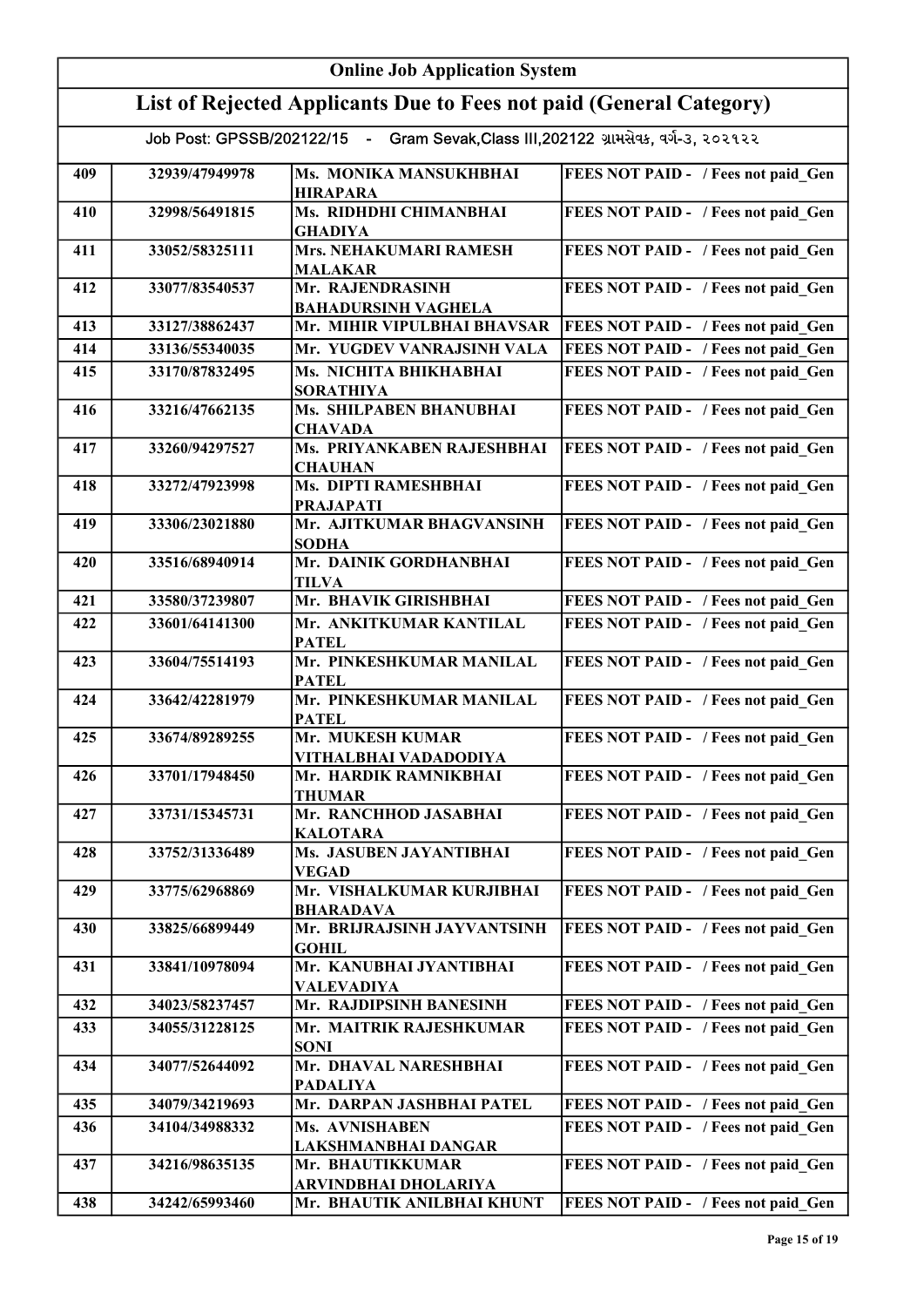| <b>Online Job Application System</b>                                                |                |                                                   |                                                                |
|-------------------------------------------------------------------------------------|----------------|---------------------------------------------------|----------------------------------------------------------------|
| List of Rejected Applicants Due to Fees not paid (General Category)                 |                |                                                   |                                                                |
| Job Post: GPSSB/202122/15 - Gram Sevak, Class III, 202122 ગ્રામસેવક, વર્ગ-૩, ૨૦૨૧૨૨ |                |                                                   |                                                                |
| 439                                                                                 | 34281/88137713 | Mr. NANDISH SAMJIBHAI ZARU                        | FEES NOT PAID - / Fees not paid Gen                            |
| 440                                                                                 | 34291/79563654 | Mr. SANJAY KUMAR                                  | FEES NOT PAID - / Fees not paid Gen                            |
| 441                                                                                 | 34338/83757229 | <b>BHIKHABHAI PATEL</b><br>Ms. NILAMBEN RAMJIBHAI | FEES NOT PAID - / Fees not paid_Gen                            |
|                                                                                     |                | <b>CHAUDHARY</b>                                  |                                                                |
| 442                                                                                 | 34340/96459027 | <b>RAVAL</b>                                      | Ms. NIDHIBEN RAJENDRAKUMAR FEES NOT PAID - / Fees not paid_Gen |
| 443                                                                                 | 34366/79662648 | Mr. HARSHITKUMAR SHIVLAL<br><b>RAMANI</b>         | FEES NOT PAID - / Fees not paid_Gen                            |
| 444                                                                                 | 34426/56370976 | Mr. SHYAM SATISHBHAI PATEL                        | FEES NOT PAID - / Fees not paid Gen                            |
| 445                                                                                 | 34481/75098741 | Mr. PRAKASHKUMAR<br>NATHABHAI PARMAR              | FEES NOT PAID - / Fees not paid Gen                            |
| 446                                                                                 | 34492/50023921 | Ms. YASHVI HARSHADKUMAR<br><b>PATEL</b>           | FEES NOT PAID - / Fees not paid Gen                            |
| 447                                                                                 | 34498/86192698 | Ms. YASHVI HARSHADKUMAR<br><b>PATEL</b>           | FEES NOT PAID - / Fees not paid Gen                            |
| 448                                                                                 | 34499/62178809 | <b>Ms. KOMALBEN GVALDAS</b><br><b>LAKHANI</b>     | FEES NOT PAID - / Fees not paid_Gen                            |
| 449                                                                                 | 34508/29967100 | Ms. YASHVI HARSHADKUMAR<br><b>PATEL</b>           | FEES NOT PAID - / Fees not paid Gen                            |
| 450                                                                                 | 34526/25034431 | Mr. ASHUTOSH ANANDMANI<br><b>TRIPATHI</b>         | FEES NOT PAID - / Fees not paid Gen                            |
| 451                                                                                 | 34532/43292842 | Mr. RENISH DEVJIBHAI<br>KESHAVBHAI CHOTALIYA      | FEES NOT PAID - / Fees not paid Gen                            |
| 452                                                                                 | 34587/62176029 | Ms. RIDHDHI CHIMANBHAI<br><b>GHADIYA</b>          | FEES NOT PAID - / Fees not paid Gen                            |
| 453                                                                                 | 34596/42563478 | Mr. HAMIR MERAMANBHAI<br>AMBALIYA                 | FEES NOT PAID - / Fees not paid Gen                            |
| 454                                                                                 | 34638/70630769 | Mr. NANDISH SAMJIBHAI ZARU                        | FEES NOT PAID - / Fees not paid Gen                            |
| 455                                                                                 | 34664/92424395 | Mr. NANDISH SAMJIBHAI ZARU                        | FEES NOT PAID - / Fees not paid Gen                            |
| 456                                                                                 | 34690/68770483 | Ms. NILAMBEN RAMJIBHAI<br><b>CHAUDHARY</b>        | FEES NOT PAID - / Fees not paid Gen                            |
| 457                                                                                 | 34725/59411112 | Mr. SANJAYKUMAR MAGANBHAI<br><b>RABARI</b>        | <b>FEES NOT PAID - / Fees not paid Gen</b>                     |
| 458                                                                                 | 34738/31810128 | Mr. DIPAKSINH HABJIJI VIHOL                       | FEES NOT PAID - / Fees not paid Gen                            |
| 459                                                                                 | 34806/46181636 | Mr. PARMAR LAKSHMANSINH<br>PRATAPSING PARMAR      | FEES NOT PAID - / Fees not paid Gen                            |
| 460                                                                                 | 34965/31669807 | Mr. HARESHBHAI SHAMALBHAI<br><b>PATEL</b>         | FEES NOT PAID - / Fees not paid Gen                            |
| 461                                                                                 | 34983/87383391 | Mrs. DHWANIBEN BHARATBHAI<br><b>PATEL</b>         | FEES NOT PAID - / Fees not paid Gen                            |
| 462                                                                                 | 35010/28874670 | Mr. RANVATBHAI CHANDUBHAI<br><b>PARMAR</b>        | FEES NOT PAID - / Fees not paid Gen                            |
| 463                                                                                 | 35040/13650629 | Ms. SHRUTI BIPINBHAI PATEL                        | FEES NOT PAID - / Fees not paid Gen                            |
| 464                                                                                 | 35043/46848897 | Mr. SUNILKUMAR VISHNUBHAI<br><b>PATEL</b>         | FEES NOT PAID - / Fees not paid Gen                            |
| 465                                                                                 | 35050/69322484 | Ms. DIPTI RAMESHBHAI<br><b>PRAJAPATI</b>          | FEES NOT PAID - / Fees not paid Gen                            |
| 466                                                                                 | 35058/89039860 | Mr. MOHAMMADZAID<br><b>GULAMMOHAMMAD KADIVAR</b>  | FEES NOT PAID - / Fees not paid Gen                            |
| 467                                                                                 | 35123/11614843 | <b>Ms. HEENABAHEN</b><br><b>MANASUKHLAL SONI</b>  | FEES NOT PAID - / Fees not paid Gen                            |
| 468                                                                                 | 35143/42837819 | Mr. SHIVAMBHAI JINABHAI<br><b>BARAIYA</b>         | FEES NOT PAID - / Fees not paid Gen                            |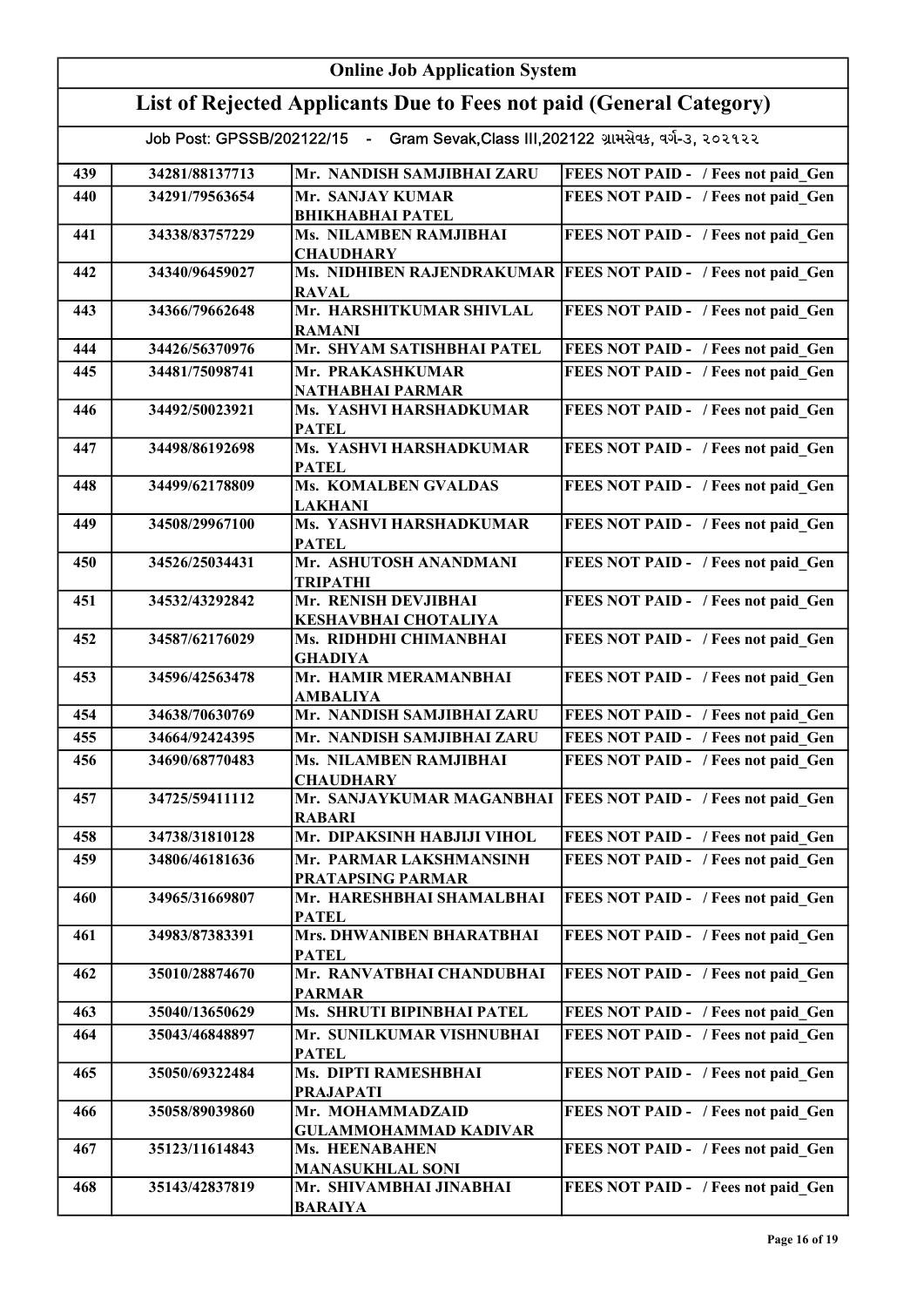| <b>Online Job Application System</b>                                                |                |                                                 |                                                                  |
|-------------------------------------------------------------------------------------|----------------|-------------------------------------------------|------------------------------------------------------------------|
| List of Rejected Applicants Due to Fees not paid (General Category)                 |                |                                                 |                                                                  |
| Job Post: GPSSB/202122/15 - Gram Sevak, Class III, 202122 ગ્રામસેવક, વર્ગ-3, ૨૦૨૧૨૨ |                |                                                 |                                                                  |
| 469                                                                                 | 35152/75698582 | Mr. TARUN KANJIBHAI PATEL                       | FEES NOT PAID - / Fees not paid Gen                              |
| 470                                                                                 | 35155/66248085 | Mr. RAMESHKUMAR<br><b>BHARATBHAI PATELIA</b>    | FEES NOT PAID - / Fees not paid Gen                              |
| 471                                                                                 | 35178/49254367 | Mr. DIVYESH MANSUKHBHAI<br><b>KACHHADIYA</b>    | FEES NOT PAID - / Fees not paid Gen                              |
| 472                                                                                 | 35193/89319140 | Mr. NIHAL RAMESHBHAI<br><b>VIRADIYA</b>         | FEES NOT PAID - / Fees not paid_Gen                              |
| 473                                                                                 | 35194/13176248 | Mr. RAJESHBHAI GOVINDBHAI<br><b>KHATANA</b>     | FEES NOT PAID - / Fees not paid Gen                              |
| 474                                                                                 | 35214/73827426 | <b>Ms. RAZIN ANVARHUSEN</b><br><b>MASTER</b>    | FEES NOT PAID - / Fees not paid Gen                              |
| 475                                                                                 | 35260/36071387 | Mr. MAHIPALKUMAR<br><b>MUKESHBHAI PATEL</b>     | FEES NOT PAID - / Fees not paid Gen                              |
| 476                                                                                 | 35316/17840490 | Ms. DISHA BHAVESHBHAI<br><b>MASHARU</b>         | FEES NOT PAID - / Fees not paid Gen                              |
| 477                                                                                 | 35327/40638162 | Ms. SEJALBEN KANUBHAI<br><b>PADSALA</b>         | FEES NOT PAID - / Fees not paid Gen                              |
| 478                                                                                 | 35387/43123813 | Mr. SURPALSING DEVUSING<br><b>VAGHELA</b>       | FEES NOT PAID - / Fees not paid Gen                              |
| 479                                                                                 | 35401/13431093 | Mr. DEVJIBHAI SHIVABHAI<br><b>CHAUDHARY</b>     | FEES NOT PAID - / Fees not paid Gen                              |
| 480                                                                                 | 35416/98340495 | Ms. KHUSHBUBEN JAYANTILAL<br><b>PATEL</b>       | FEES NOT PAID - / Fees not paid Gen                              |
| 481                                                                                 | 35429/36102487 | Mr. VIRENDRASINH<br><b>KALYANSINH RATHOD</b>    | FEES NOT PAID - / Fees not paid Gen                              |
| 482                                                                                 | 35434/55015220 | Mr. GAUTAM JAYASUKHBHAI<br><b>DOBARIYA</b>      | FEES NOT PAID - / Fees not paid Gen                              |
| 483                                                                                 | 35447/14753248 | Mr. JAYDEEP MAHESHBHAI<br><b>DELVADIYA</b>      | FEES NOT PAID - / Fees not paid Gen                              |
| 484                                                                                 | 35449/67133836 |                                                 | Mr. NAND LAL KANTI LAL YADAV FEES NOT PAID - / Fees not paid Gen |
| 485                                                                                 | 35515/75530570 | Mr. VANRAJSINH<br>YOGENDRASINH GOHIL            | FEES NOT PAID - / Fees not paid Gen                              |
| 486                                                                                 | 35538/81623258 |                                                 | Mr. NAND LAL KANTI LAL YADAV FEES NOT PAID - / Fees not paid Gen |
| 487                                                                                 | 35686/93288114 | Ms. MEERAASMITH RAJU<br><b>BHOSALE</b>          | FEES NOT PAID - / Fees not paid Gen                              |
| 488                                                                                 | 35766/52003880 | Ms. SHILPABAHEN<br>SHANKARBHAI PATEL            | FEES NOT PAID - / Fees not paid Gen                              |
| 489                                                                                 | 35770/57645931 | <b>Mrs. D DW PATEL</b>                          | FEES NOT PAID - / Fees not paid Gen                              |
| 490                                                                                 | 35809/80576839 | Mrs. SHARMISHTHABEN<br><b>DINESHBHAI BARIYA</b> | FEES NOT PAID - / Fees not paid Gen                              |
| 491                                                                                 | 35829/93409174 | Mr. NARESHKUMAR POPATSINH<br><b>PARMAR</b>      | FEES NOT PAID - / Fees not paid Gen                              |
| 492                                                                                 | 35930/17018706 | Mr. RAJ HASMUKHBHAI<br><b>SARDHARA</b>          | FEES NOT PAID - / Fees not paid Gen                              |
| 493                                                                                 | 35933/20799352 | Mr. PRADIP HARESHBHAI<br><b>THUMMAR</b>         | FEES NOT PAID - / Fees not paid Gen                              |
| 494                                                                                 | 35934/52013232 | Ms. HARSHANABAHEN<br><b>BABUBHAI PATEL</b>      | FEES NOT PAID - / Fees not paid Gen                              |
| 495                                                                                 | 36008/52405987 | Ms. DIMPAL RAMESHBHAI<br><b>DASALANIYA</b>      | FEES NOT PAID - / Fees not paid Gen                              |
| 496                                                                                 | 36059/29771281 | Mr. MAHMADABHAZAL<br><b>MUSABHAI RAVAT</b>      | FEES NOT PAID - / Fees not paid Gen                              |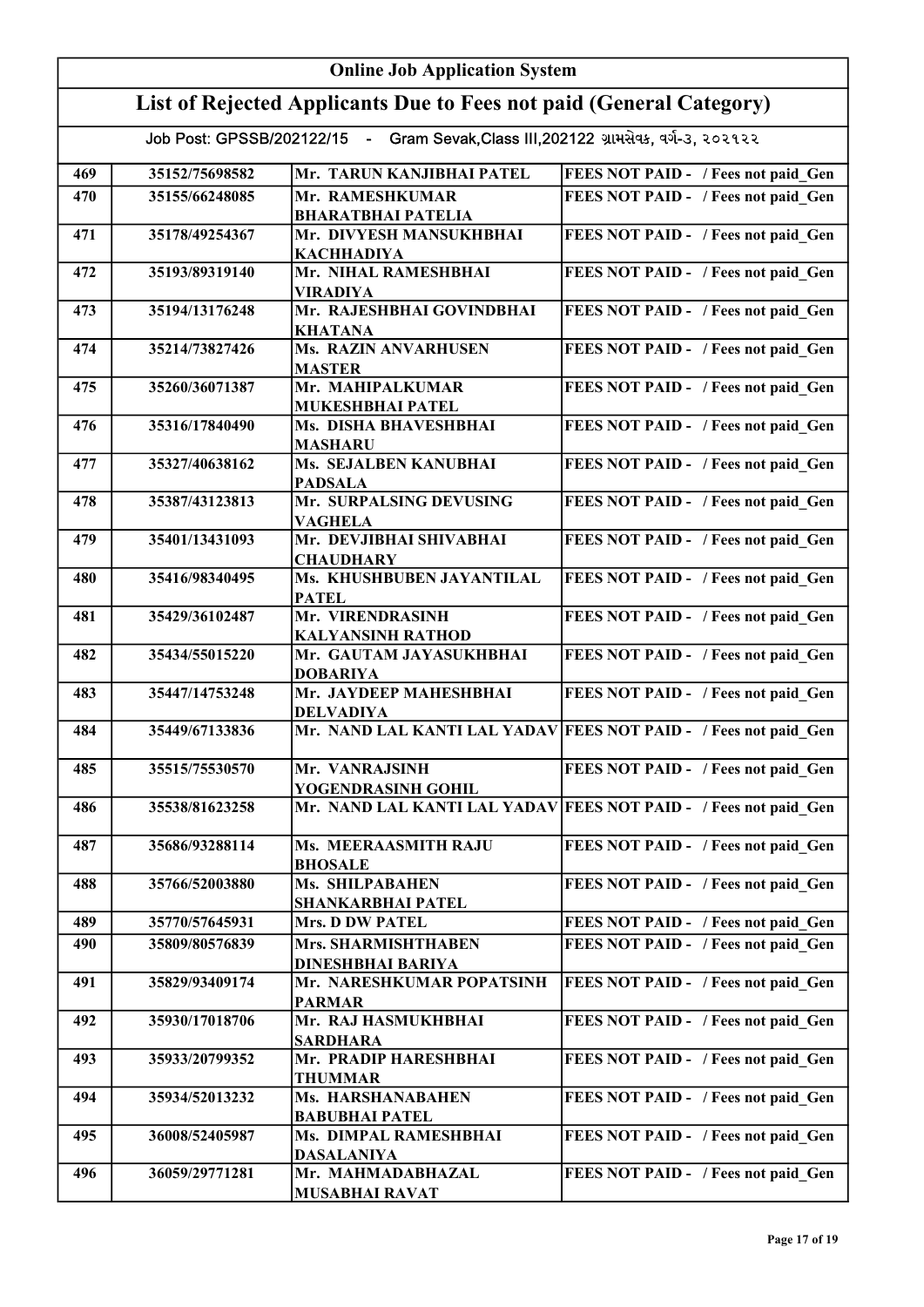| <b>Online Job Application System</b>                                                |                |                                                |                                                                  |
|-------------------------------------------------------------------------------------|----------------|------------------------------------------------|------------------------------------------------------------------|
| List of Rejected Applicants Due to Fees not paid (General Category)                 |                |                                                |                                                                  |
| Job Post: GPSSB/202122/15 - Gram Sevak, Class III, 202122 ગ્રામસેવક, વર્ગ-૩, ૨૦૨૧૨૨ |                |                                                |                                                                  |
|                                                                                     |                |                                                |                                                                  |
| 497                                                                                 | 36163/69523025 | Mr. ALPESHKUMAR FULABHAI<br><b>SOLANKI</b>     | FEES NOT PAID - / Fees not paid Gen                              |
| 498                                                                                 | 36167/95660120 | Mr. DIVYESHBHAI BABUBHAI<br><b>VAGHANI</b>     | FEES NOT PAID - / Fees not paid Gen                              |
| 499                                                                                 | 36277/36921267 | Mr. DHEERAJ MAVJI VEKARIYA                     | FEES NOT PAID - / Fees not paid_Gen                              |
| 500                                                                                 | 36279/91000594 | Mr. VIJAYKUMAR RAMANBHAI<br><b>PATEL</b>       | FEES NOT PAID - / Fees not paid Gen                              |
| 501                                                                                 | 36346/60855970 | Mr. MAYURSINH SUMANSINH<br><b>VAGHELA</b>      | FEES NOT PAID - / Fees not paid Gen                              |
| 502                                                                                 | 36355/46766400 |                                                | Mr. CHIRAG MAGANBHAI KHUNT   FEES NOT PAID - / Fees not paid Gen |
| 503                                                                                 | 36441/93296630 | Mr. MAHADUBHAI<br><b>DHAVALYABHAI BORSA</b>    | FEES NOT PAID - / Fees not paid Gen                              |
| 504                                                                                 | 36477/89612782 | Mr. GOVINDJI BABUJI THAKOR                     | FEES NOT PAID - / Fees not paid Gen                              |
| 505                                                                                 | 36568/51921125 | Mr. LOKESH LALLU RAM MEENA<br><b>MEENA</b>     | FEES NOT PAID - / Fees not paid Gen                              |
| 506                                                                                 | 36586/21547571 | Mr. BALVANT VINODBHAI VALA                     | FEES NOT PAID - / Fees not paid Gen                              |
| 507                                                                                 | 36634/58603592 | Mr. VANDAN BATUKBHAI<br><b>ITALIYA</b>         | FEES NOT PAID - / Fees not paid Gen                              |
| 508                                                                                 | 36665/41240981 | Ms. DIVYA GHANSHYAMBHAI<br><b>DABHI</b>        | FEES NOT PAID - / Fees not paid Gen                              |
| 509                                                                                 | 36684/51650809 | Mr. BHARATBHAI MAGHABHAI<br><b>PATEL</b>       | FEES NOT PAID - / Fees not paid_Gen                              |
| 510                                                                                 | 36729/42912046 | Mr. BHARATKUMAR UKAJI JAT                      | FEES NOT PAID - / Fees not paid_Gen                              |
| 511                                                                                 | 36741/86791339 | Mr. NILESHKUMAR<br>RAMESHBHAI PATEL            | FEES NOT PAID - / Fees not paid Gen                              |
| 512                                                                                 | 36788/96820201 | Dr. PINALBEN VALLABHBHAI<br><b>VEKARIYA</b>    | FEES NOT PAID - / Fees not paid Gen                              |
| 513                                                                                 | 36877/94653449 | Mr. DINESHBHAI RAMABHAI<br><b>CHAUDHARY</b>    | FEES NOT PAID - / Fees not paid Gen                              |
| 514                                                                                 | 36911/55459616 | <b>Mrs. INDRA VIKASH BHAVSAR</b>               | FEES NOT PAID - / Fees not paid_Gen                              |
| 515                                                                                 | 36926/36880224 | Mr. DIVYANG KUMAR KAMLESH<br><b>BHAI PATEL</b> | FEES NOT PAID - / Fees not paid Gen                              |
| 516                                                                                 | 36942/97546212 | Mr. ASHOKBHAI MANUBHA<br><b>GOHIL</b>          | FEES NOT PAID - / Fees not paid Gen                              |
| 517                                                                                 | 36961/27296799 | Ms. SEEMABEN PANCHABHAI<br><b>BHARDA</b>       | FEES NOT PAID - / Fees not paid Gen                              |
| 518                                                                                 | 36975/24066334 | Mr. BHARATKUMAR KANTIBHAI<br><b>MACHHI</b>     | FEES NOT PAID - / Fees not paid Gen                              |
| 519                                                                                 | 36976/82545661 | Mr. ASHOKBHAI DHEERUBHAI<br><b>RUDATALA</b>    | FEES NOT PAID - / Fees not paid Gen                              |
| 520                                                                                 | 36982/88378117 | Mr. VRAJKUMAR SANJAYBHAI<br><b>PATEL</b>       | FEES NOT PAID - / Fees not paid Gen                              |
| 521                                                                                 | 37008/94044561 | Mr. LALABHAI GENABHAI<br><b>CHAUDHARY</b>      | FEES NOT PAID - / Fees not paid Gen                              |
| 522                                                                                 | 37061/76546320 | Mr. MILANKUMAR DILIPBHAI<br><b>MATHASOLIYA</b> | FEES NOT PAID - / Fees not paid Gen                              |
| 523                                                                                 | 37101/46216564 | Mr. VIPULKUMAR RUKHADBHAI<br><b>KARMATIYA</b>  | FEES NOT PAID - / Fees not paid Gen                              |
| 524                                                                                 | 37104/62709749 | Ms. SEEMABEN PANCHABHAI<br><b>BHARDA</b>       | FEES NOT PAID - / Fees not paid Gen                              |
| 525                                                                                 | 37133/30885707 | Ms. SEEMABEN PANCHABHAI<br><b>BHARDA</b>       | FEES NOT PAID - / Fees not paid Gen                              |
| 526                                                                                 | 37156/95019702 | Ms. SEEMABEN PANCHABHAI<br><b>BHARDA</b>       | FEES NOT PAID - / Fees not paid Gen                              |